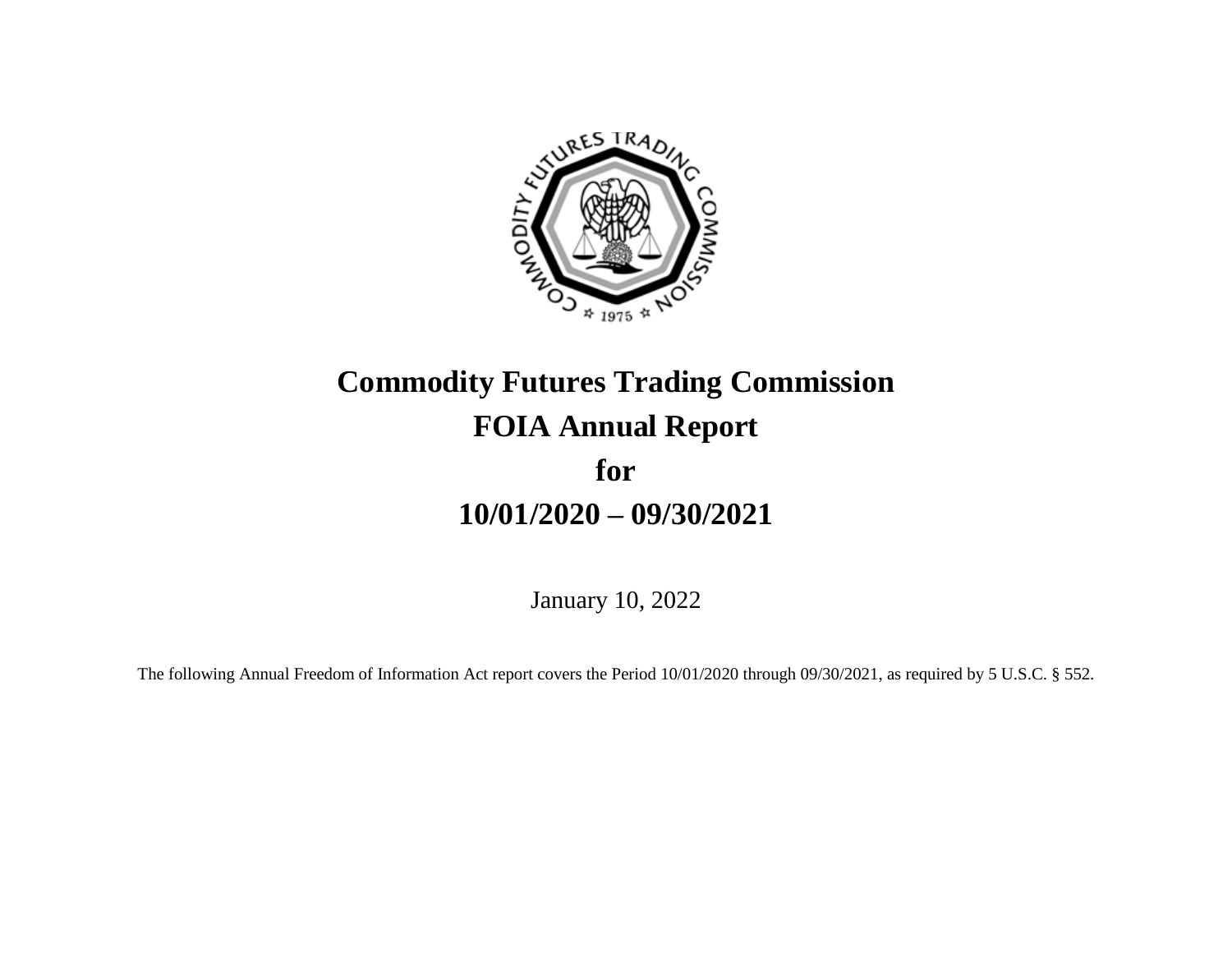#### **I. BASIC INFORMATION REGARDING REPORT**

1. Provide name, title, address, and telephone number of person(s) to be contacted with questions about the Report.

Rosemary Bajorek Attorney-Advisor Commodity Futures Trading Commission Three Lafayette Centre 1155 21st Street, N.W. Washington, D.C. 20581 Phone: (202) 418-5912

2. Provide an electronic link for access to the Report on the agency Web site.

#### <https://www.cftc.gov/FOI/foiareadingrooms.html>

3. Explain how to obtain a copy of the Report in paper form.

Submit an electronic FOIA request form at:<https://forms.cftc.gov/Forms/FOIARequest.aspx>

OR

Submit a request by email to: [FOIAsubmissions@cftc.gov](mailto:FOIAsubmissions@cftc.gov)

OR

Send a written request to:

FOIA Office Commodity Futures Trading Commission Three Lafayette Centre 1155 21st Street, N.W. Washington, D.C. 20581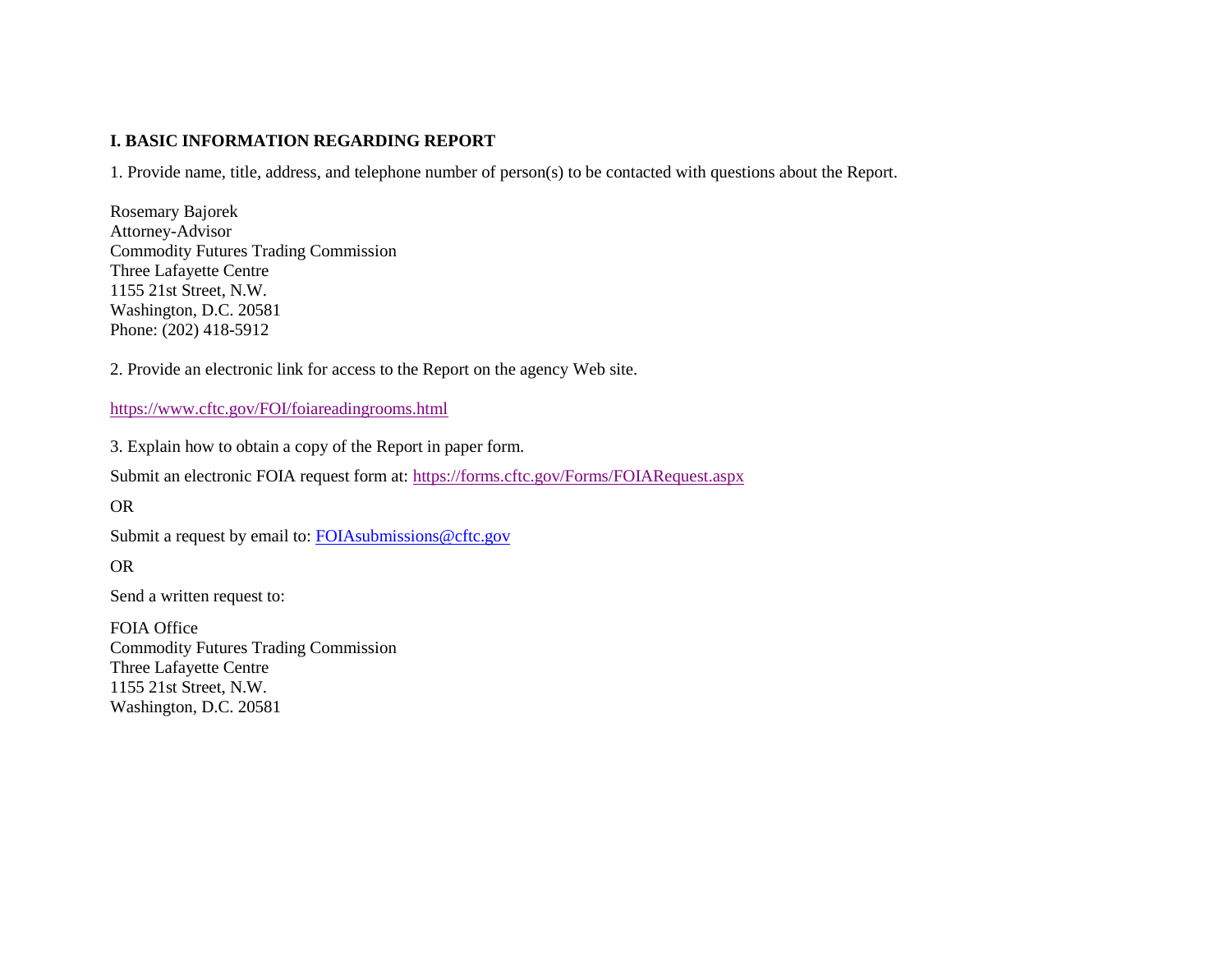#### **II. MAKING A FOIA REQUEST**

1. Provide names, addresses, and telephone numbers of all individual agency components that receive FOIA requests.

The CFTC has only one component that receives FOIA requests. Regardless of how a request is submitted, it should be addressed as follows:

Freedom of Information Act Request FOIA Office Commodity Futures Trading Commission Three Lafayette Centre 1155 21st Street, N.W. Washington, D.C. 20581

The main FOIA contact email address is: [FOIAsubmissions@cftc.gov](mailto:FOIAsubmissions@cftc.gov)

2. Provide a brief description of why some requests are not granted and an overview of certain general categories of the agency's records to which the FOIA exemptions apply.

The CFTC receives requests for records regarding a company's business transactions and requests for records regarding the CFTC's law enforcement investigations. The majority of requests that are fully or partially denied are denied because disclosure is prohibited by statutory constraints, disclosure would interfere with ongoing law enforcement activities, or disclosure would reveal confidential commercial or financial information that has been submitted to the CFTC.

3. Provide a functional electronic link to agency FOIA regulations, including the agency's fee schedule.

<https://www.cftc.gov/FOI/cftcfoiaguide.html>

<https://www.cftc.gov/FOI/foiarequests.html>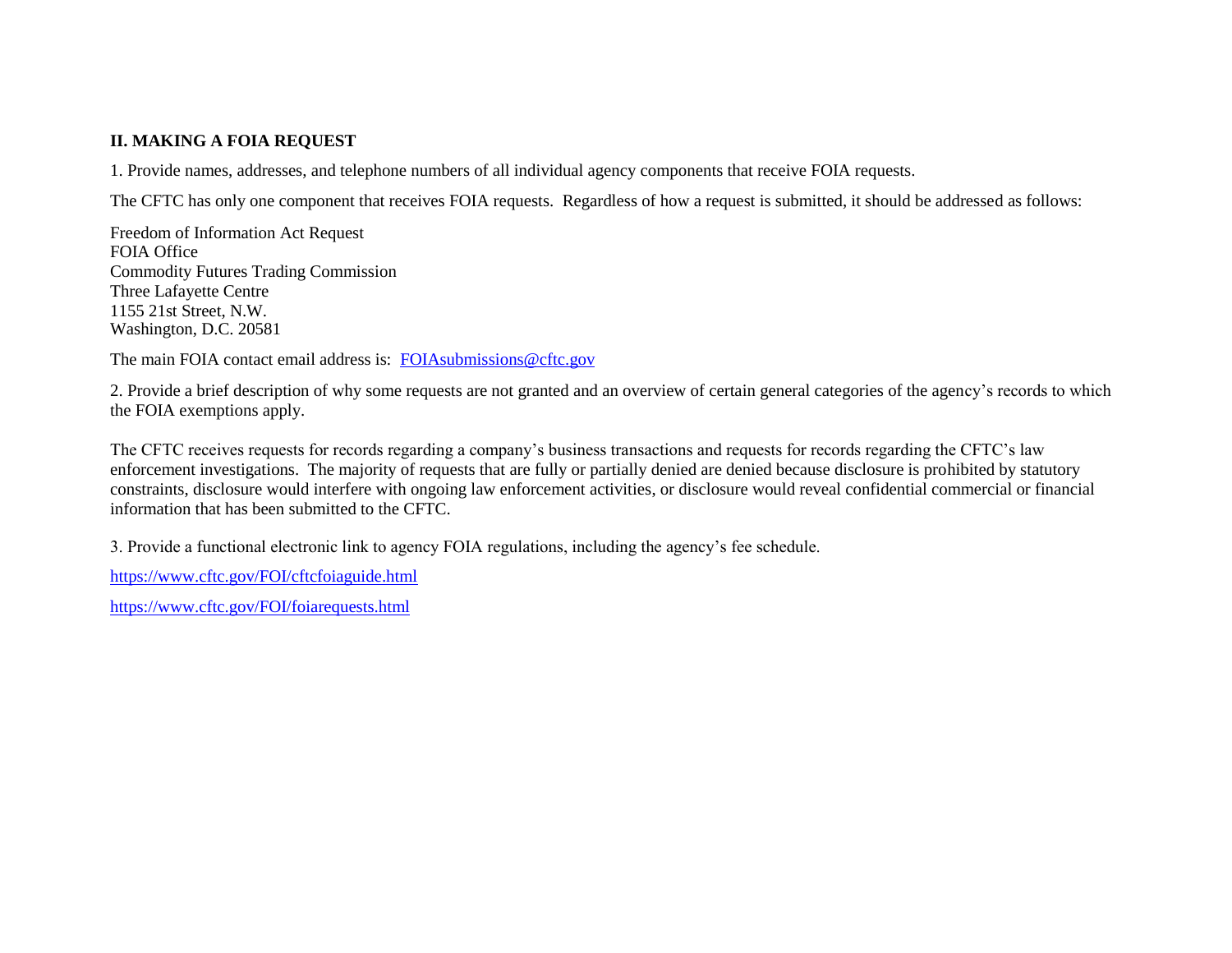#### **III. ACRONYMS, DEFINITIONS, AND EXEMPTIONS**

1. Include the following definitions of terms used in this Report:

a. **Administrative Appeal** – a request to a federal agency asking that it review at a higher administrative level a FOIA determination made by the agency at the initial request level.

b. **Average Number** – the number obtained by dividing the sum of a group of numbers by the quantity of numbers in the group. For example, of 3, 7, and 14, the average number is 8.

c. **Backlog** – the number of requests or administrative appeals that are pending at an agency at the end of the fiscal year that are beyond the statutory time period for a response.

d. **Component** – for agencies that process requests on a decentralized basis, a "component" is an entity, also sometimes referred to as an Office, Division, Bureau, Center, or Directorate, within the agency that processes FOIA requests. The FOIA now requires that agencies include in their Annual FOIA Report data for both the agency overall and for each principal component of the agency.

e. **Consultation** – the procedure whereby the agency responding to a FOIA request first forwards a record to another agency or component within the same agency for its review because that other agency has an interest in the document. Once the agency in receipt of the consultation finishes its review of the record, it responds back to the agency or component within the same agency that forwarded it. That agency, in turn, will then respond to the FOIA requester.

f. **Exemption 3 Statute** – a federal statute that exempts information from disclosure and which the agency relies on to withhold information under subsection (b)(3) of the FOIA.

g. **FOIA Request** – a FOIA request is generally a request to a federal agency for access to records concerning another person (i.e., a "third-party" request), or concerning an organization, or a particular topic of interest. FOIA requests also include requests made by requesters seeking records concerning themselves (i.e., "first-party" requests) when those requesters are not subject to the Privacy Act, such as non-U.S. citizens. Moreover, because all first-party requesters should be afforded the benefit of both the access provisions of the FOIA as well as those of the Privacy Act, FOIA requests also include any first-party requests where an agency determines that it must search beyond its Privacy Act "systems of records" or where a Privacy Act exemption applies, and the agency looks to FOIA to afford the greatest possible access. All requests which require the agency to utilize the FOIA in responding to the requester are included in this Report. Additionally, a FOIA request includes records referred to the agency for processing and direct response to the requester. It does not, however, include records for which the agency has received a consultation from another agency. (Consultations are reported separately in Section XII of this Report.)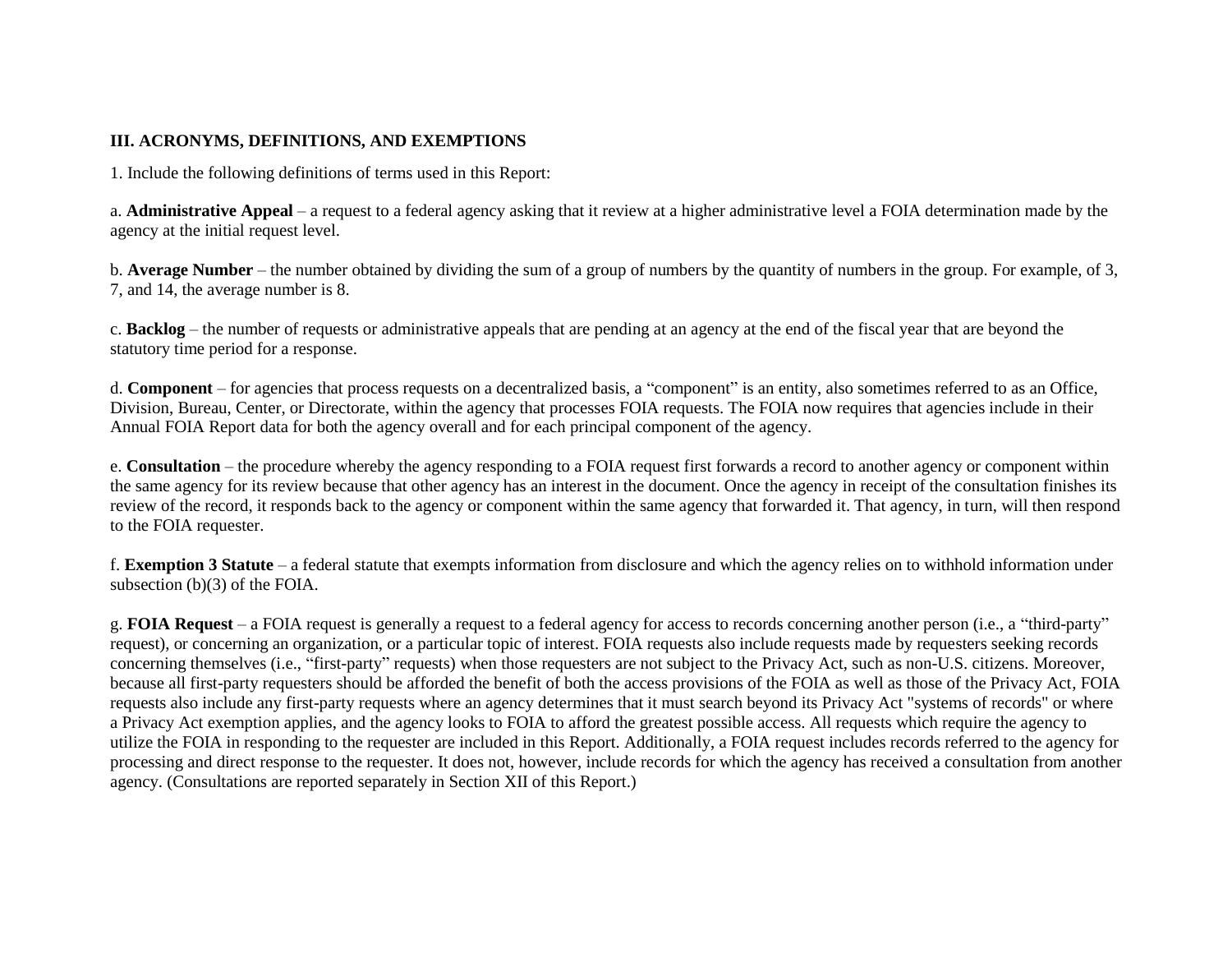h. **Full Grant** – an agency decision to disclose all records in full in response to a FOIA request.

i. **Full Denial** – an agency decision not to release any records in response to a FOIA request because the records are exempt in their entireties under one or more of the FOIA exemptions, or because of a procedural reason, such as when no records could be located.

j. **Median Number** – the middle, not average, number. For example, of 3, 7, and 14, the median number is 7.

k. **Multi-Track Processing** – a system in which simple requests requiring relatively minimal review are placed in one processing track and more voluminous and complex requests are placed in one or more other tracks. Requests granted expedited processing are placed in yet another track. Requests in each track are processed on a first in/first out basis.

- **i. Expedited Processing** an agency will process a FOIA request on an expedited basis when a requester satisfies the requirements for expedited processing as set forth in the statute and in agency regulations.
- **ii.** Simple Request a FOIA request that an agency using multi-track processing places in its fastest (non-expedited) track based on the low volume and/or simplicity of the records requested.
- **iii. Complex Request** a FOIA request that an agency using multi-track processing places in a slower track based on the high volume and/or complexity of the records requested.

l. **Partial Grant/Partial Denial** – in response to a FOIA request, an agency decision to disclose portions of the records and to withhold other portions that are exempt under the FOIA, or to otherwise deny a portion of the request for a procedural reason.

m. **Pending Request or Pending Administrative Appeal** – a request or administrative appeal for which an agency has not taken final action in all respects.

n. Perfected Request – a request for records which reasonably describes such records and is made in accordance with published rules stating the time, place, fees (if any) and procedures to be followed.

o. **Processed Request or Processed Administrative Appeal** – a request or administrative appeal for which an agency has taken final action in all respects.

p. **Range in Number of Days** – the lowest and highest number of days to process requests or administrative appeals.

q. **Time Limits** – the time period in the statute for an agency to respond to a FOIA request (ordinarily twenty working days from receipt of a perfected FOIA request).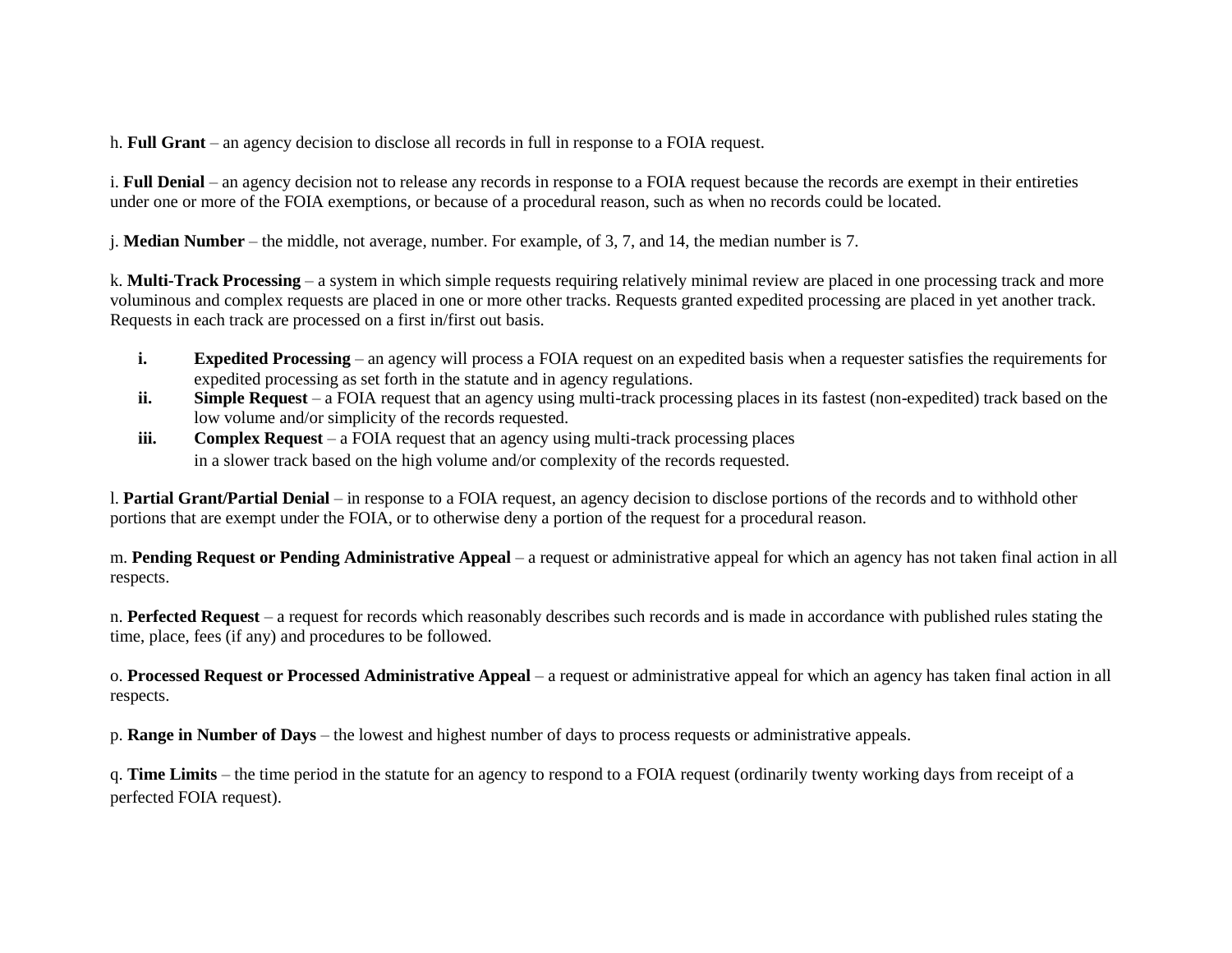2. Include the following concise descriptions of the nine FOIA exemptions:

a. **Exemption 1**: classified national defense and foreign relations information

b. **Exemption 2**: information that is related solely to the internal personnel rules and practices of an agency

c. **Exemption 3**: information that is prohibited from disclosure by another federal law

d. **Exemption 4**: trade secrets and other confidential business information

e. **Exemption 5**: inter-agency or intra-agency communications that are protected by legal privileges

f. **Exemption 6**: information involving matters of personal privacy

g. **Exemption 7**: records or information compiled for law enforcement purposes, to the extent that the production of those records (A) could reasonably be expected to interfere with enforcement proceedings, (B) would deprive a person of a right to a fair trial or an impartial adjudication, (C) could reasonably be expected to constitute an unwarranted invasion of personal privacy, (D) could reasonably be expected to disclose the identity of a confidential source, (E) would disclose techniques and procedures for law enforcement investigations or prosecutions, or would disclose guidelines for law enforcement investigations or prosecutions, or (F) could reasonably be expected to endanger the life or physical safety of any individual.

h. **Exemption 8**: information relating to the supervision of financial institutions

i. **Exemption 9**: geological information on wells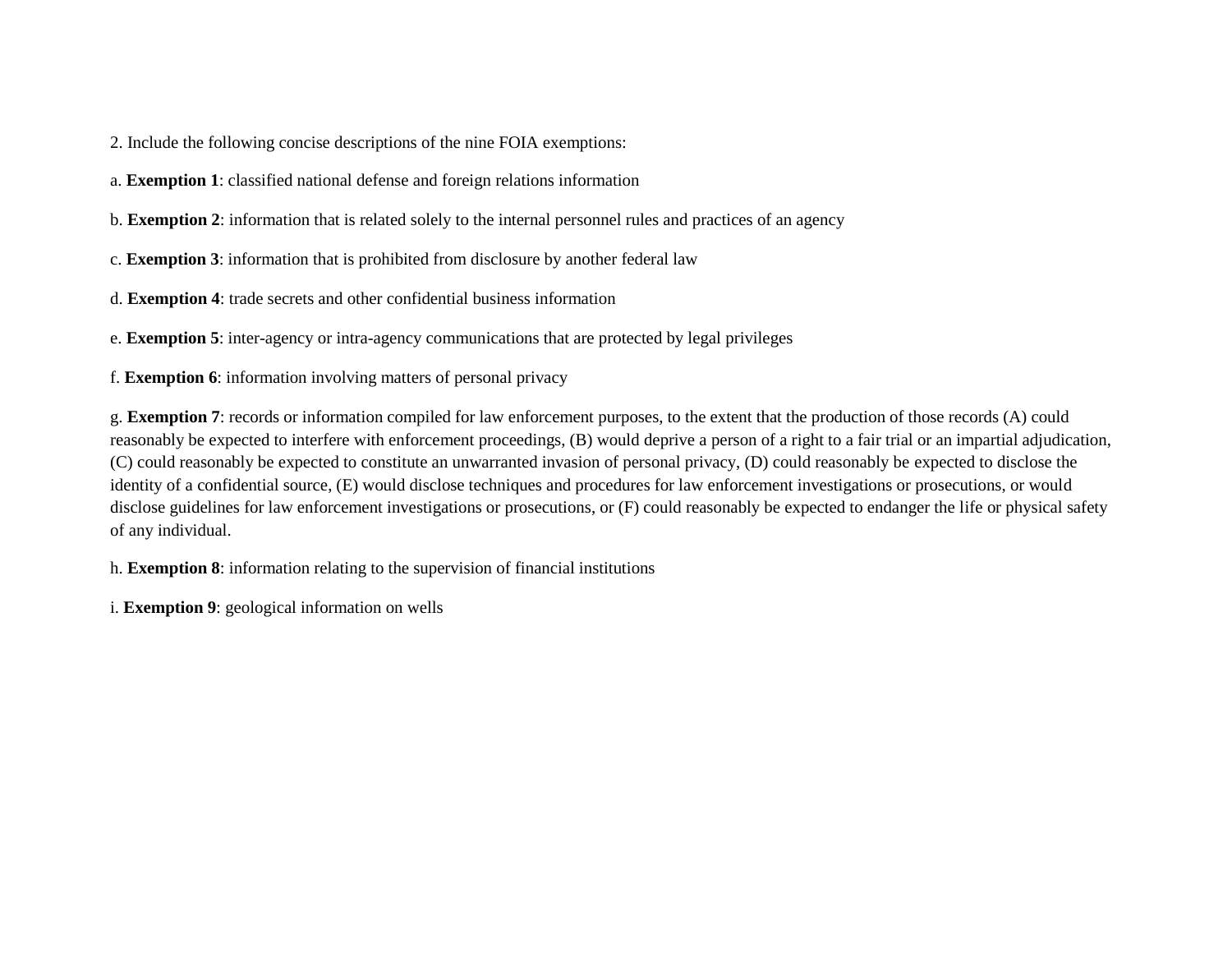## 3. Agency Component Abbreviations

| Component<br>Abbreviation | Component Name                              |
|---------------------------|---------------------------------------------|
| CFTC                      | <b>Commodity Futures Trading Commission</b> |

#### **IV. EXEMPTION 3 STATUTES**

| <b>Statute</b>            | Type of Information<br>Withheld                                                                                                                                                                                                                                                                                                                               | <b>Case Citation</b>                                                                                        | Agency /<br>Component | Number of<br><b>Times</b><br>Relied<br>upon<br>by Agency<br>Component | Total<br>Number<br>of<br><b>Times</b><br>Relied<br>upon<br>by<br>Agency<br>Overall |
|---------------------------|---------------------------------------------------------------------------------------------------------------------------------------------------------------------------------------------------------------------------------------------------------------------------------------------------------------------------------------------------------------|-------------------------------------------------------------------------------------------------------------|-----------------------|-----------------------------------------------------------------------|------------------------------------------------------------------------------------|
| 7 U.S.C. §<br>12(a)(1)    | "[D] at and information"<br>that would separately<br>disclose the business<br>transactions or market<br>positions of any person<br>and trade secrets or<br>names of customers," as<br>well as certain other<br>information concerning,<br>or obtained in, the<br>course of the<br>Commission's<br>investigation under the<br><b>Commodity Exchange</b><br>Act | $H$ unt v.<br>Commodity<br><i>Futures</i><br>Trading<br>Comm'n, 484<br>F. Supp. 47,<br>49 (D.D.C.<br>1979). | <b>CFTC</b>           | 13                                                                    | 13                                                                                 |
| 7 U.S.C. §<br>26(h)(2)(A) | "[A]ny information,<br>including information<br>provided by a                                                                                                                                                                                                                                                                                                 | N/A                                                                                                         | <b>CFTC</b>           | 7                                                                     | 7                                                                                  |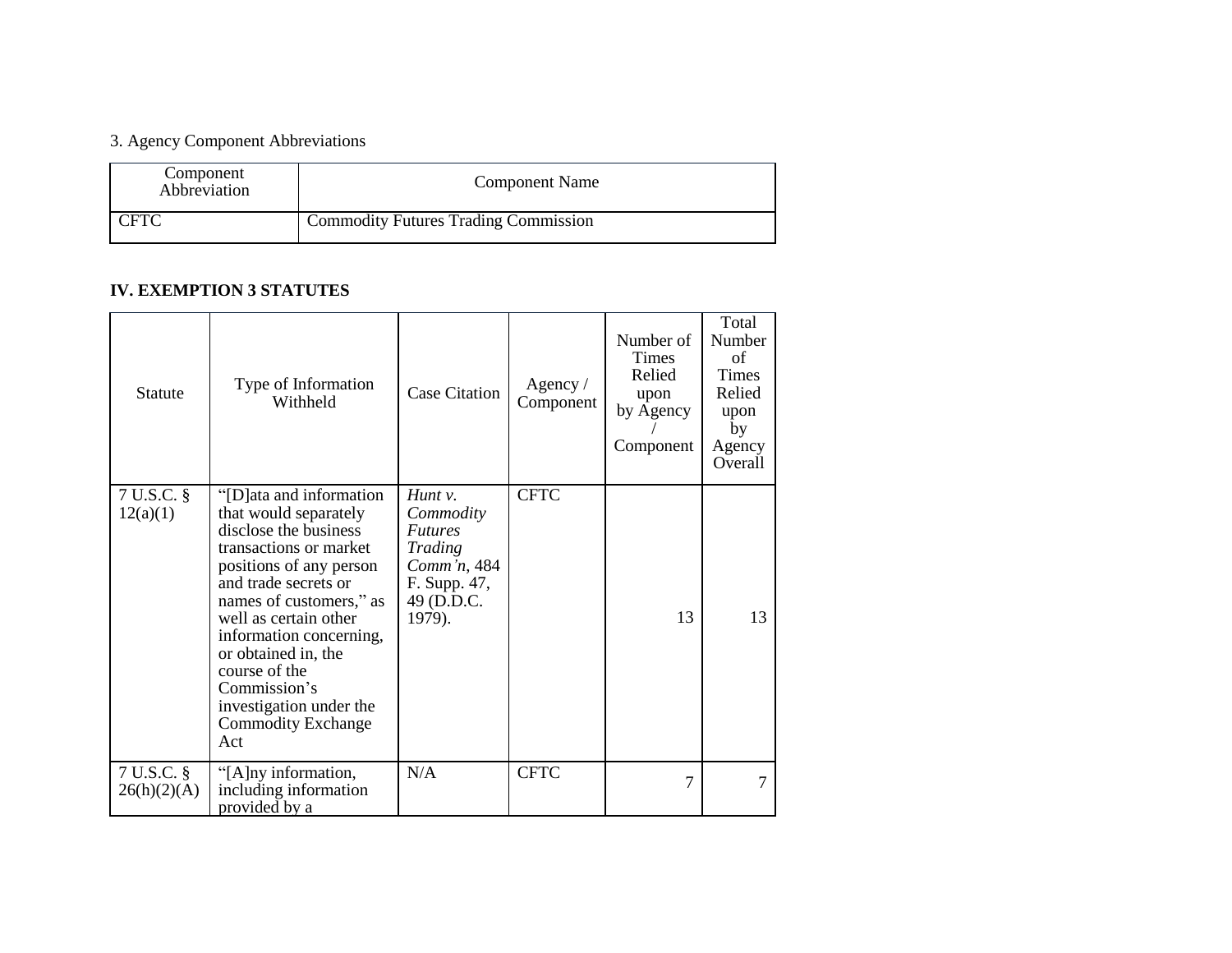| whistleblower to the<br>Commission, which<br>could reasonably be<br>expected to reveal the<br>identity of a<br>whistleblower,<br>unless and until required<br>to be disclosed to a<br>defendant or respondent<br>in connection with a<br>public proceeding<br>instituted by the |  |  |
|---------------------------------------------------------------------------------------------------------------------------------------------------------------------------------------------------------------------------------------------------------------------------------|--|--|
| Commission or any<br>entity described in<br>subparagraph $(C)$ ."                                                                                                                                                                                                               |  |  |

## **V.A. FOIA REQUESTS -- RECEIVED, PROCESSED AND PENDING FOIA REQUESTS**

| Agency / Component    | Number of<br>Requests<br>Pending as of<br><b>Start</b><br>of Fiscal Year | Number of<br>Requests<br>Received<br>in Fiscal Year | Number of<br>Requests<br>Processed<br>in Fiscal Year | Number of<br>Requests<br>Pending as of<br>End<br>of Fiscal Year |
|-----------------------|--------------------------------------------------------------------------|-----------------------------------------------------|------------------------------------------------------|-----------------------------------------------------------------|
| <b>CFTC</b>           |                                                                          | 157                                                 | 144                                                  | 22                                                              |
| <b>AGENCY OVERALL</b> |                                                                          | 157                                                 | 144                                                  | 22                                                              |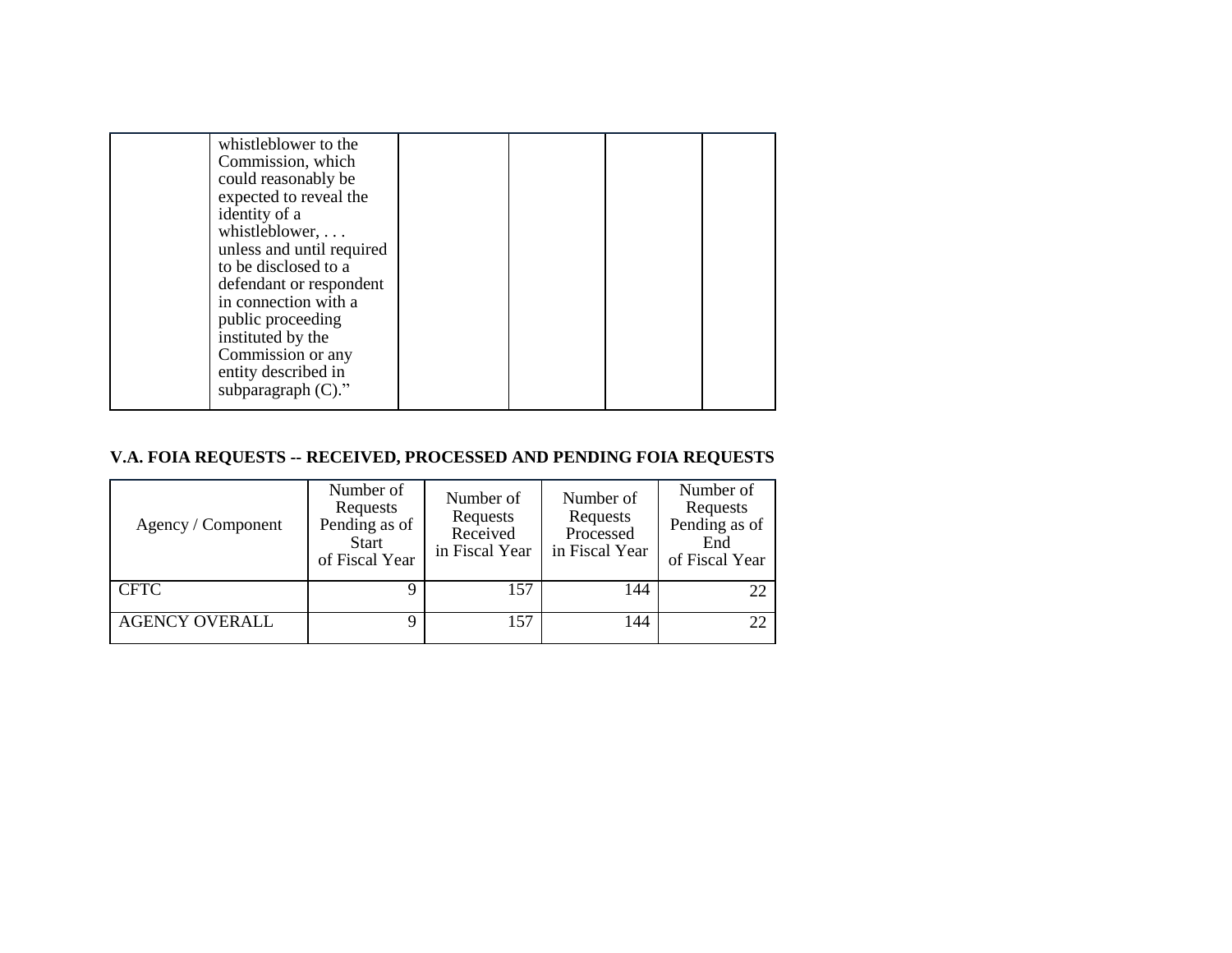| Agency<br>Component             |                             | Number<br>of<br>Partial<br>Grants /<br>Partial<br>Denials | Number of<br>Full<br>Denials<br>Based on<br>Exemptions |                           | Number of Full Denials Based on Reasons Other than Exemptions      |                      |                           |                                           |                                                           |                         |                      |                                               |              |  |
|---------------------------------|-----------------------------|-----------------------------------------------------------|--------------------------------------------------------|---------------------------|--------------------------------------------------------------------|----------------------|---------------------------|-------------------------------------------|-----------------------------------------------------------|-------------------------|----------------------|-----------------------------------------------|--------------|--|
|                                 | Number<br>of Full<br>Grants |                                                           |                                                        | N <sub>0</sub><br>Records | All<br>Records<br>Referred to<br>Another<br>Component<br>or Agency | Request<br>Withdrawn | Fee-<br>Related<br>Reason | Records<br>not<br>Reasonably<br>Described | Improper<br><b>FOIA</b><br>Request<br>for Other<br>Reason | Not<br>Agency<br>Record | Duplicate<br>Request | Other<br>*Explain<br>in Chart<br><b>Below</b> | <b>TOTAL</b> |  |
| <b>CFTC</b>                     | 36                          | 4 <sub>1</sub>                                            | 20                                                     | 25                        | U                                                                  | 9.                   |                           |                                           |                                                           |                         |                      |                                               | 144          |  |
| <b>AGENCY</b><br><b>OVERALL</b> | 36                          | 41                                                        | 20                                                     | 25                        | $\overline{0}$                                                     | 9                    |                           |                                           | 4                                                         |                         |                      |                                               | 144          |  |

**V.B.(2). DISPOSITION OF FOIA REQUESTS – "OTHER" REASONS FOR "FULL DENIALS BASED ON REASONS OTHER THAN EXEMPTIONS"**

| Agency /<br>Component    | Description of "Other" Reasons for Denials<br>from Chart $B(1)$ | Number<br>of Times<br>"Other"<br>Reason<br>Was<br>Relied<br>Upon | <b>TOTAL</b>   |
|--------------------------|-----------------------------------------------------------------|------------------------------------------------------------------|----------------|
| <b>CFTC</b>              | N/A                                                             |                                                                  | $\theta$       |
| <b>AGENCY</b><br>OVERALL |                                                                 |                                                                  | $\overline{0}$ |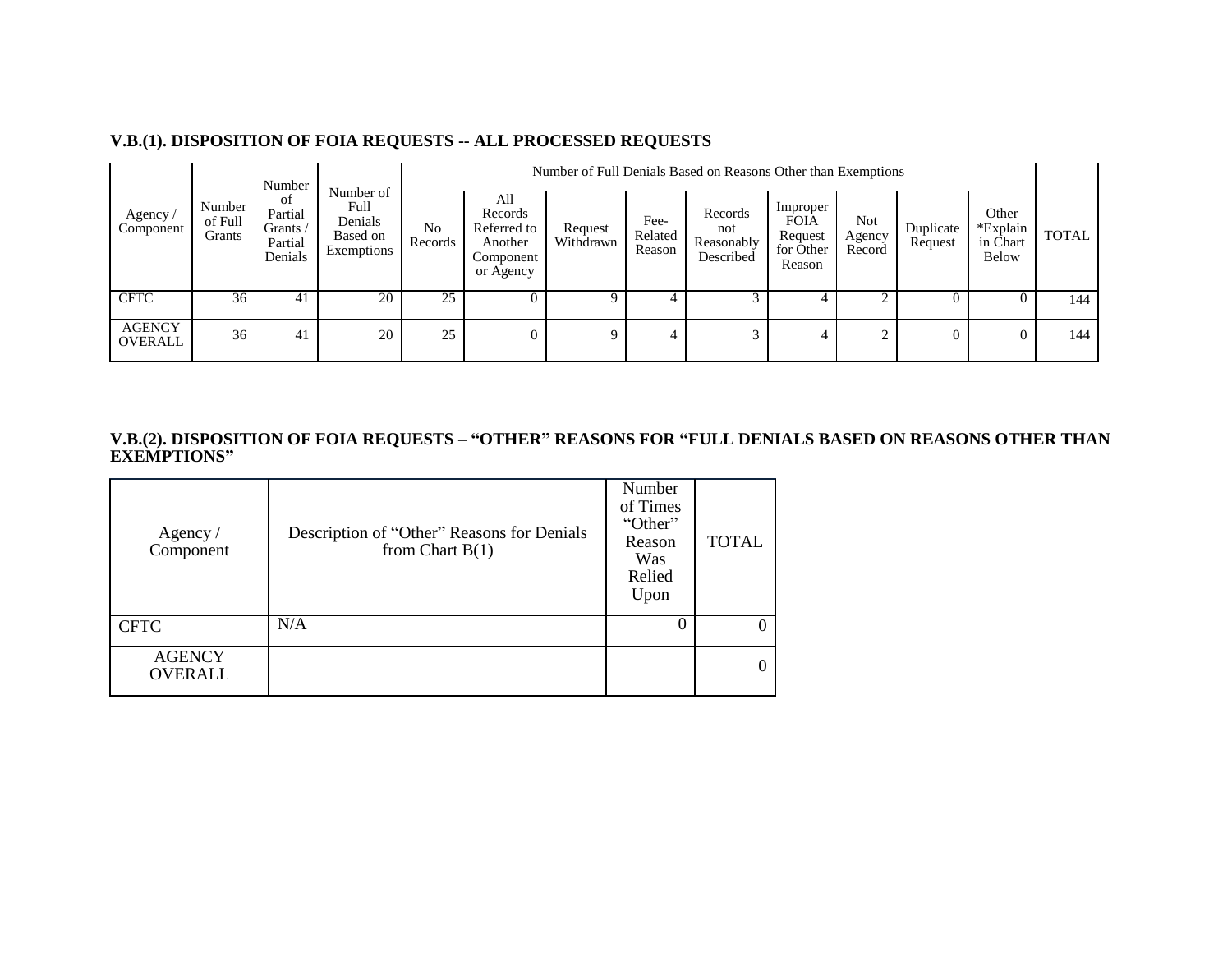| Agency/<br>Component            | Ex. | Ex. | Ex. | Ex.<br>4 | Ex. | Ex.<br>6 | Ex.<br>7(A) | Ex.<br>7(B) | Ex.<br>7(C) | Ex.<br>$7(D)$ . | Ex.<br>7(E) | Ex.<br>7(F) | Ex.<br>8 | Ex.<br>9 |
|---------------------------------|-----|-----|-----|----------|-----|----------|-------------|-------------|-------------|-----------------|-------------|-------------|----------|----------|
| <b>CFTC</b>                     |     |     | 15  | 36       | 22  | 38       | 10          |             | 15          |                 | Q           |             |          |          |
| <b>AGENCY</b><br><b>OVERALL</b> |     |     | 15  | 36       | 22  | 38       | 10          |             | 15          |                 |             |             |          |          |

#### **V.B.(3). DISPOSITION OF FOIA REQUESTS -- NUMBER OF TIMES EXEMPTIONS APPLIED**

#### **VI.A. ADMINISTRATIVE APPEALS OF INITIAL DETERMINATIONS OF FOIA REQUESTS -- RECEIVED, PROCESSED, AND PENDING ADMINISTRATIVE APPEALS**

| Agency $\sqrt{ }$<br>Component  | Number of<br>Appeals<br>Pending as of<br><b>Start</b><br>of Fiscal Year | Number of<br>Appeals<br>Received<br>in Fiscal Year | Number of<br>Appeals<br>Processed<br>in Fiscal Year | Number of<br>Appeals<br>Pending as of<br>End<br>of Fiscal Year |
|---------------------------------|-------------------------------------------------------------------------|----------------------------------------------------|-----------------------------------------------------|----------------------------------------------------------------|
| <b>CFTC</b>                     |                                                                         | 4                                                  |                                                     |                                                                |
| <b>AGENCY</b><br><b>OVERALL</b> |                                                                         |                                                    |                                                     |                                                                |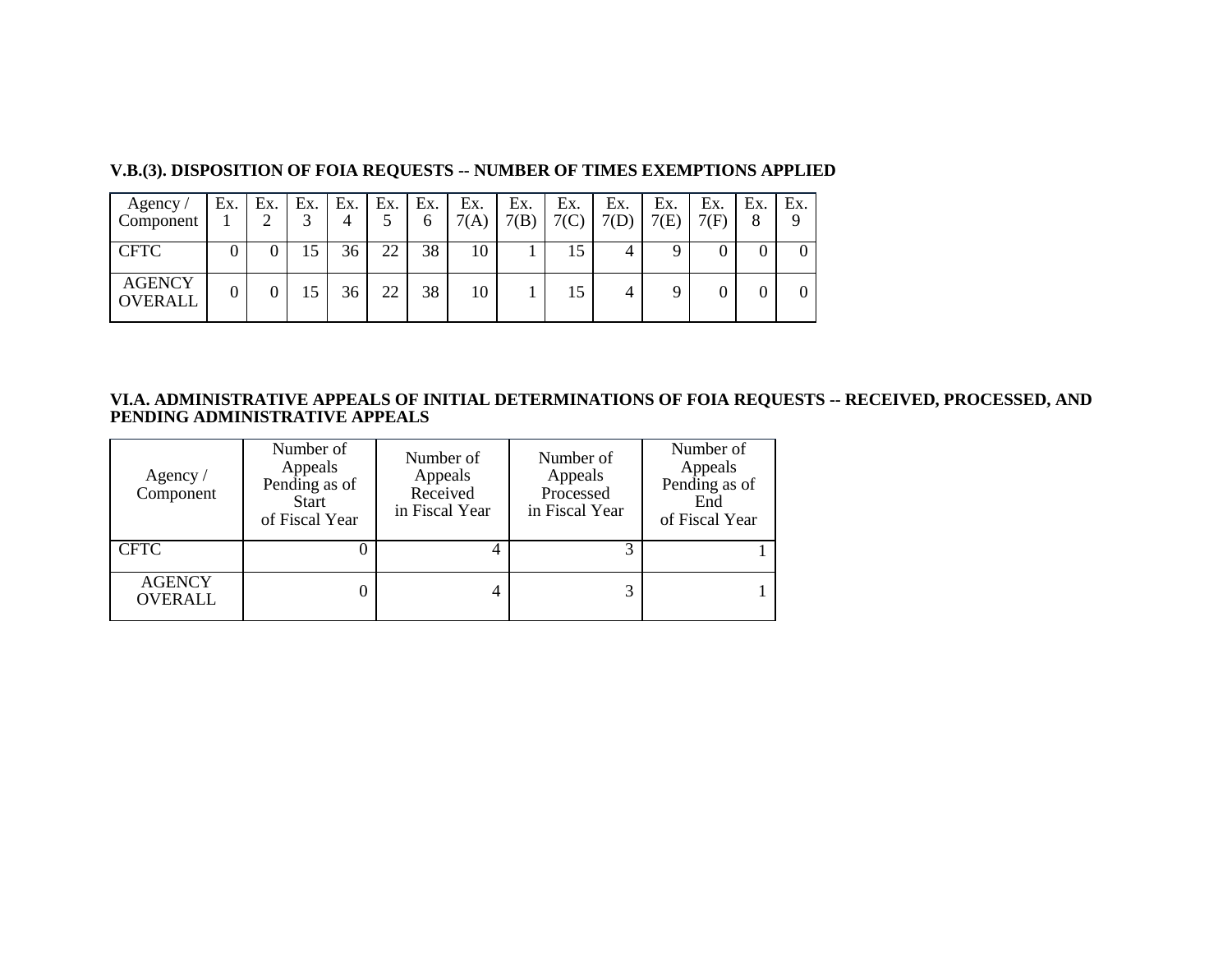#### **VI.B. DISPOSITION OF ADMINISTRATIVE APPEALS -- ALL PROCESSED APPEALS**

| Agency /<br>Component           | Number<br>Affirmed on<br>Appeal | <b>Number Partially</b><br>Affirmed $\&$<br>Partially<br>Reversed/Remanded<br>on Appeal | Number Completely<br>Reversed/Remanded<br>on Appeal | Number of<br>Appeals<br>Closed for<br>Other<br>Reasons | <b>TOTAL</b> |
|---------------------------------|---------------------------------|-----------------------------------------------------------------------------------------|-----------------------------------------------------|--------------------------------------------------------|--------------|
| <b>CFTC</b>                     |                                 |                                                                                         |                                                     |                                                        |              |
| <b>AGENCY</b><br><b>OVERALL</b> |                                 |                                                                                         |                                                     |                                                        |              |

**VI.C.(1). REASONS FOR DENIAL ON APPEAL -- NUMBER OF TIMES EXEMPTIONS APPLIED**

| Agency<br>Component             | Ex. | Ex.<br>∠ | Ex.<br>$\sim$ | Ex. | Ex. | Ex.<br>0 | Ex.<br>7(A) | Ex.<br>7(R) | Ex.<br>7(C) | Ex.<br>7(D) | Ex.<br>7(E) | Ex.<br>7(F) | Ex.<br>8 | Ex.<br>Q |
|---------------------------------|-----|----------|---------------|-----|-----|----------|-------------|-------------|-------------|-------------|-------------|-------------|----------|----------|
| <b>CFTC</b>                     |     |          |               |     |     |          |             |             |             |             |             |             |          |          |
| <b>AGENCY</b><br><b>OVERALL</b> |     |          |               |     |     |          |             |             |             |             |             |             |          |          |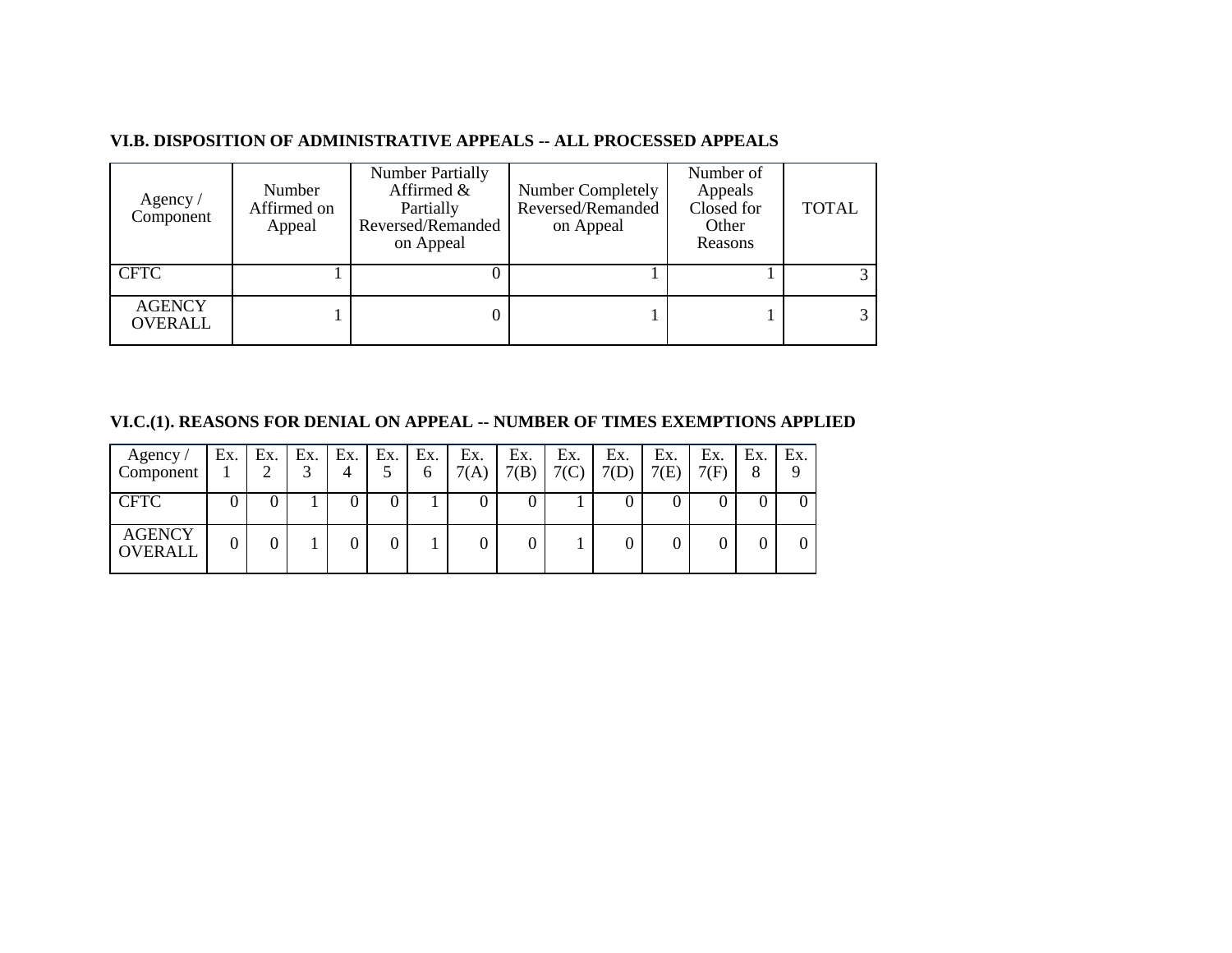| Agency /<br>Component           | No<br>Records | Records<br>Referred<br>at Initial<br>Request<br>Level | Request<br>Withdrawn | Fee-<br>Related<br>Reason | Records<br>not<br>Reasonably<br>Described | Improper<br>Request<br>for Other<br>Reasons | <b>Not</b><br>Agency<br>Record | Duplicate<br>Request<br>or<br>Appeal | Request<br>1n<br>Litigation | Appeal<br>Based<br>Solely on<br>Denial of<br>Request<br>for<br>Expedited<br>Processing | Other<br>*Explain<br>in chart<br>below |
|---------------------------------|---------------|-------------------------------------------------------|----------------------|---------------------------|-------------------------------------------|---------------------------------------------|--------------------------------|--------------------------------------|-----------------------------|----------------------------------------------------------------------------------------|----------------------------------------|
| <b>CFTC</b>                     |               |                                                       |                      |                           |                                           |                                             | $\Omega$                       |                                      |                             | 0                                                                                      | $\theta$                               |
| <b>AGENCY</b><br><b>OVERALL</b> | 0             | $\overline{0}$                                        |                      |                           | $\overline{0}$                            | $\overline{0}$                              | $\boldsymbol{0}$               | 0                                    |                             | $\overline{0}$                                                                         | $\overline{0}$                         |

#### **VI.C.(2). REASONS FOR DENIAL ON APPEAL -- REASONS OTHER THAN EXEMPTIONS**

#### **VI.C.(3). REASONS FOR DENIAL ON APPEAL – "OTHER" REASONS**

| Agency $/$<br>Component  | Description of "Other" Reasons for Denial on<br>Appeal from Chart $C(2)$ | Number of<br><b>Times</b><br>"Other"<br>Reason<br>Was<br>Relied<br>Upon | <b>TOTAL</b> |
|--------------------------|--------------------------------------------------------------------------|-------------------------------------------------------------------------|--------------|
| <b>CFTC</b>              | N/A                                                                      |                                                                         | 0            |
| <b>AGENCY</b><br>OVERALL |                                                                          |                                                                         | 0            |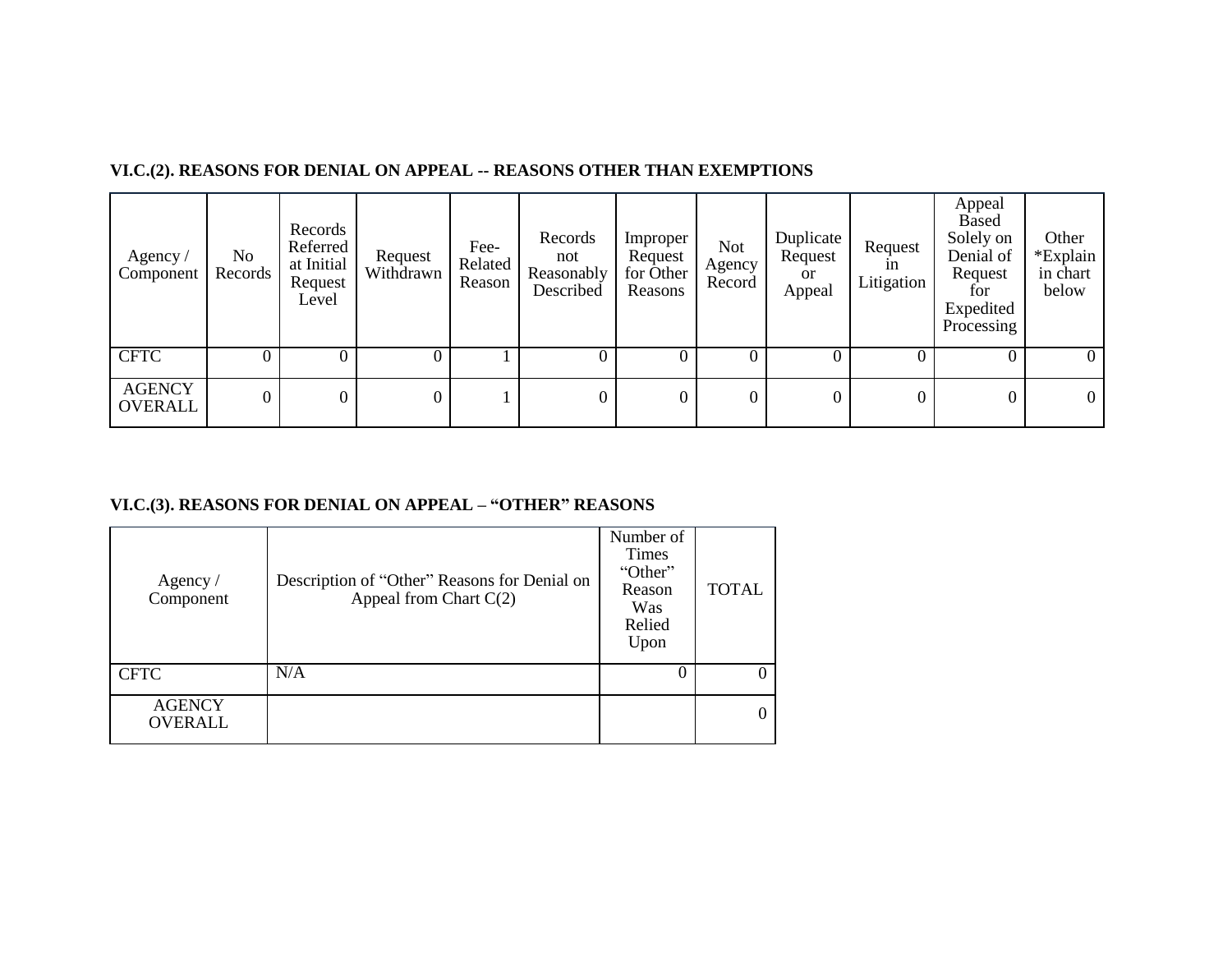#### **VI.C.(4). RESPONSE TIME FOR ADMINISTRATIVE APPEALS**

| Agency/<br>Component            | Median Number<br>of Days | Average<br>Number of Days | Lowest Number<br>of Days | <b>Highest Number</b><br>of Days |
|---------------------------------|--------------------------|---------------------------|--------------------------|----------------------------------|
| <b>CFTC</b>                     | ┑                        | 17.33                     | Õ                        | 27                               |
| <b>AGENCY</b><br><b>OVERALL</b> | $\overline{17}$          | 17.33                     | 8                        | 27                               |

#### **VI.C.(5). TEN OLDEST PENDING ADMINISTRATIVE APPEALS**

| Agency $/$<br>Component |                              | 10th<br>Oldest<br>Appeal | 9th          | 8th      | 7th            | 6th            | 5th              | 4th              | 3rd            | 2nd              | Oldest<br>Appeal    |
|-------------------------|------------------------------|--------------------------|--------------|----------|----------------|----------------|------------------|------------------|----------------|------------------|---------------------|
|                         | Date of<br>Appeal            | N/A                      | N/A          | N/A      | N/A            | N/A            | N/A              | N/A              | N/A            | N/A              | $2021 -$<br>$09-14$ |
| <b>CFTC</b>             | Number<br>of Days<br>Pending | $\theta$                 | $\mathbf{0}$ | $\theta$ | $\overline{0}$ | $\overline{0}$ | $\overline{0}$   | $\theta$         | $\overline{0}$ | $\boldsymbol{0}$ | 12                  |
| <b>AGENCY</b>           | Date of<br>Appeal            | N/A                      | N/A          | N/A      | N/A            | N/A            | N/A              | N/A              | N/A            | N/A              | $2021 -$<br>$09-14$ |
| <b>OVERALL</b>          | Number<br>of Days<br>Pending | $\boldsymbol{0}$         | $\theta$     | $\theta$ | $\overline{0}$ | $\overline{0}$ | $\boldsymbol{0}$ | $\boldsymbol{0}$ | 0              | $\boldsymbol{0}$ | 12                  |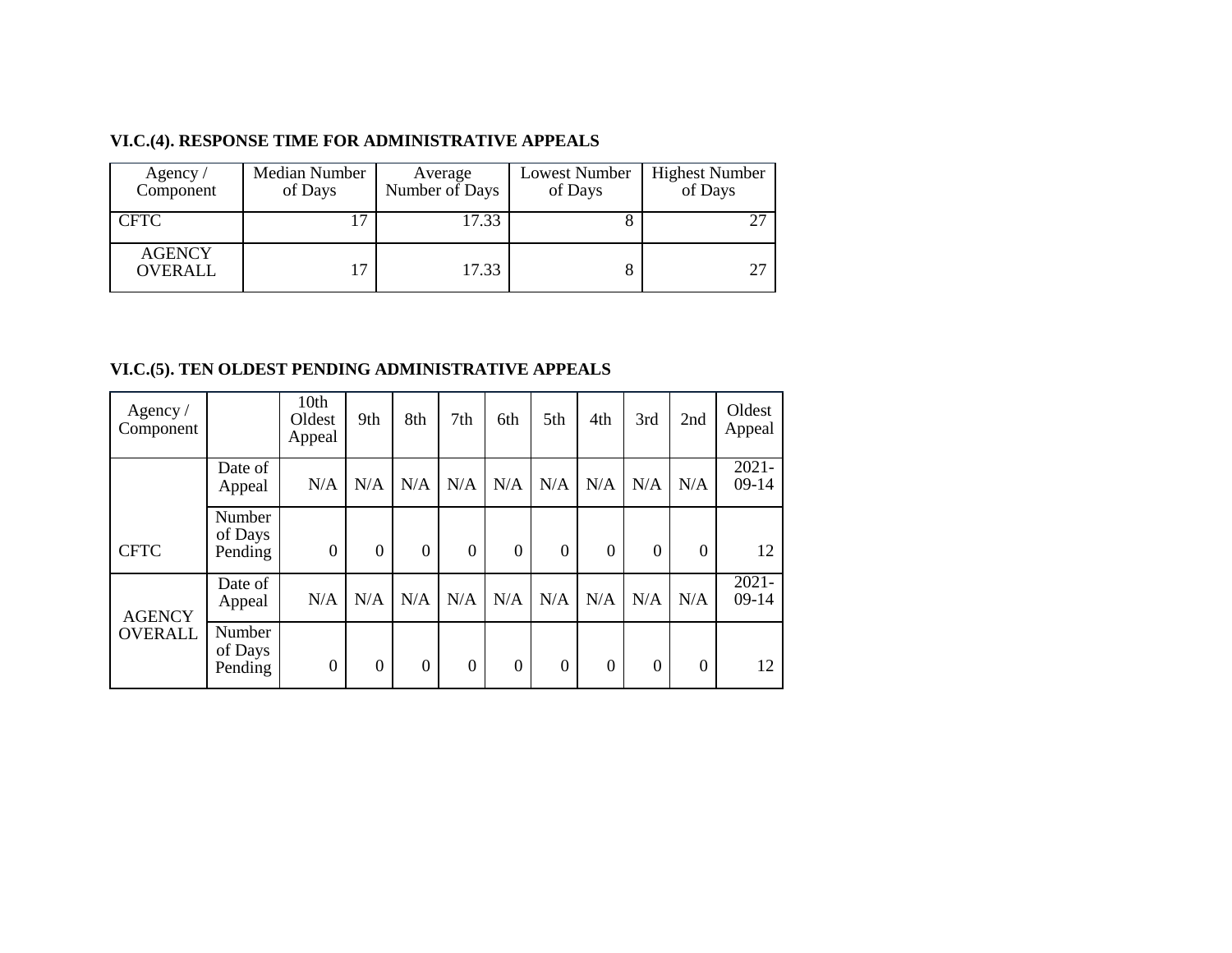|                                 |                             | <b>SIMPLE</b>                |                             |                              |                             | <b>COMPLEX</b>               |                             |                              |                             | <b>EXPEDITED PROCESSING</b>  |                             |                              |  |
|---------------------------------|-----------------------------|------------------------------|-----------------------------|------------------------------|-----------------------------|------------------------------|-----------------------------|------------------------------|-----------------------------|------------------------------|-----------------------------|------------------------------|--|
| Agency<br>Component             | Median<br>Number<br>of Days | Average<br>Number<br>of Days | Lowest<br>Number<br>of Days | Highest<br>Number<br>of Days | Median<br>Number<br>of Days | Average<br>Number<br>of Days | Lowest<br>Number<br>of Days | Highest<br>Number<br>of Days | Median<br>Number<br>of Days | Average<br>Number<br>of Days | Lowest<br>Number<br>of Days | Highest<br>Number<br>of Days |  |
| <b>CFTC</b>                     | 10-                         | 24.35                        | $\lt$                       | 250                          | 70                          | 88.52                        |                             | 301                          | N/A                         | N/A                          | N/A                         | N/A                          |  |
| <b>AGENCY</b><br><b>OVERALL</b> | 10                          | 24.35                        | $\leq$ 1                    | 250                          | 70                          | 88.52                        |                             | 301                          | N/A                         | N/A                          | N/A                         | N/A                          |  |

## **VII.A. FOIA REQUESTS -- RESPONSE TIME FOR ALL PROCESSED PERFECTED REQUESTS**

## **VII.B. PROCESSED REQUESTS -- RESPONSE TIME FOR PERFECTED REQUESTS IN WHICH INFORMATION WAS GRANTED**

|                                 |                             | <b>SIMPLE</b>                |                               |                                |                             | <b>COMPLEX</b>               |                             |                              |                             | <b>EXPEDITED PROCESSING</b>  |                             |                              |  |
|---------------------------------|-----------------------------|------------------------------|-------------------------------|--------------------------------|-----------------------------|------------------------------|-----------------------------|------------------------------|-----------------------------|------------------------------|-----------------------------|------------------------------|--|
| Agency<br>Component             | Median<br>Number<br>of Days | Average<br>Number<br>of Days | Lowest<br>Number 1<br>of Days | Highest<br>Number  <br>of Days | Median<br>Number<br>of Days | Average<br>Number<br>of Days | Lowest<br>Number<br>of Days | Highest<br>Number<br>of Days | Median<br>Number<br>of Days | Average<br>Number<br>of Days | Lowest<br>Number<br>of Days | Highest<br>Number<br>of Days |  |
| <b>CFTC</b>                     | 12.5                        | 32.06                        |                               | 250                            | 74.5                        | 105.78                       |                             | 301                          | N/A                         | N/A                          | N/A                         | N/A                          |  |
| <b>AGENCY</b><br><b>OVERALL</b> | 12.5                        | 32.06                        | $\leq$ 1                      | 250                            | 74.5                        | 105.78                       |                             | 301                          | N/A                         | N/A                          | N/A                         | N/A                          |  |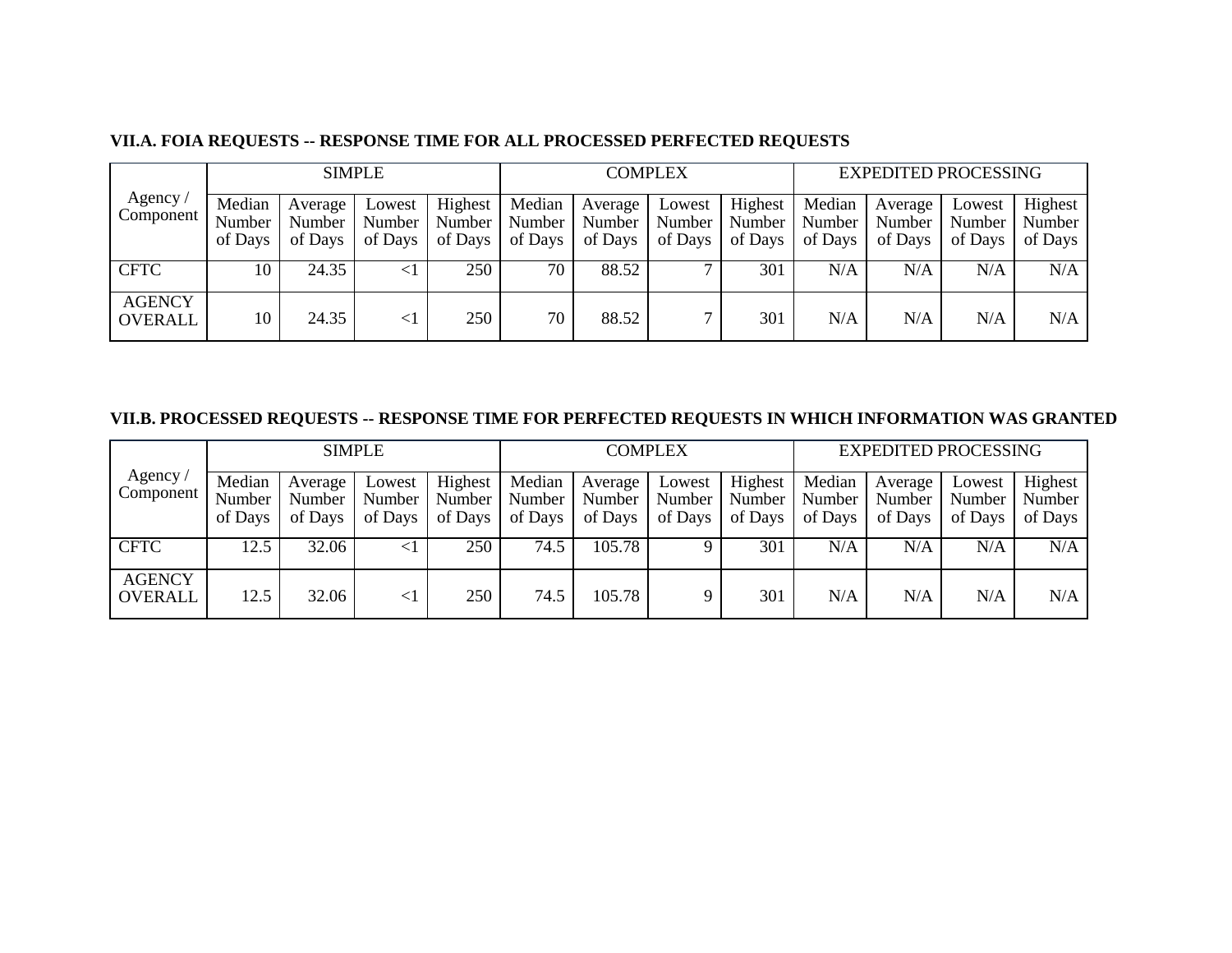| Agency $\overline{a}$<br>Component | <1-<br>20<br>Days | 21-<br>40<br>Days | 41-<br>60<br>Days | $61-$<br>80<br>Days | $81 -$<br>100<br>Days | $101 -$<br>120<br>Days | $121 -$<br>140<br>Days | 141-<br>160<br>Days | 161-<br>180<br>Days | 181-<br>200<br>Days | $201 -$<br>300<br>Days | $301 -$<br>400<br>Days | $401+$<br>Days | <b>TOTAL</b> |
|------------------------------------|-------------------|-------------------|-------------------|---------------------|-----------------------|------------------------|------------------------|---------------------|---------------------|---------------------|------------------------|------------------------|----------------|--------------|
| <b>CFTC</b>                        | 75                | 21                | −                 |                     |                       |                        |                        | $\theta$            |                     |                     |                        |                        |                | 112          |
| <b>AGENCY</b><br><b>OVERALL</b>    | 75                | 21                | −                 | $\gamma$<br>↩       |                       |                        | ◠                      | 0                   |                     |                     |                        |                        |                | 112          |

## **VII.C. PROCESSED SIMPLE REQUESTS -- RESPONSE TIME IN DAY INCREMENTS**

**VII.C. PROCESSED COMPLEX REQUESTS -- RESPONSE TIME IN DAY INCREMENTS**

| Agency,<br>Component            | <1-<br>20<br>Days | 21-<br>40<br>Days | 41-<br>60<br>Days | 61-<br>80<br>Days | 81-<br>100<br>Days | $101 -$<br>120<br>Days | $121 -$<br>140<br>Days | 141-<br>160<br>Days | 161-<br>180<br>Days | $181 -$<br>200<br>Days | $201 -$<br>300<br>Days | $301 -$<br>400<br>Days | $401+$<br>Days | <b>TOTAL</b> |
|---------------------------------|-------------------|-------------------|-------------------|-------------------|--------------------|------------------------|------------------------|---------------------|---------------------|------------------------|------------------------|------------------------|----------------|--------------|
| <b>CFTC</b>                     |                   | 4                 |                   |                   |                    |                        |                        | U                   |                     | v                      |                        | ∸                      |                | 25           |
| <b>AGENCY</b><br><b>OVERALL</b> | 6                 | 4                 |                   | 4                 | 0                  |                        | ⌒                      | 0                   |                     |                        |                        |                        |                | 25           |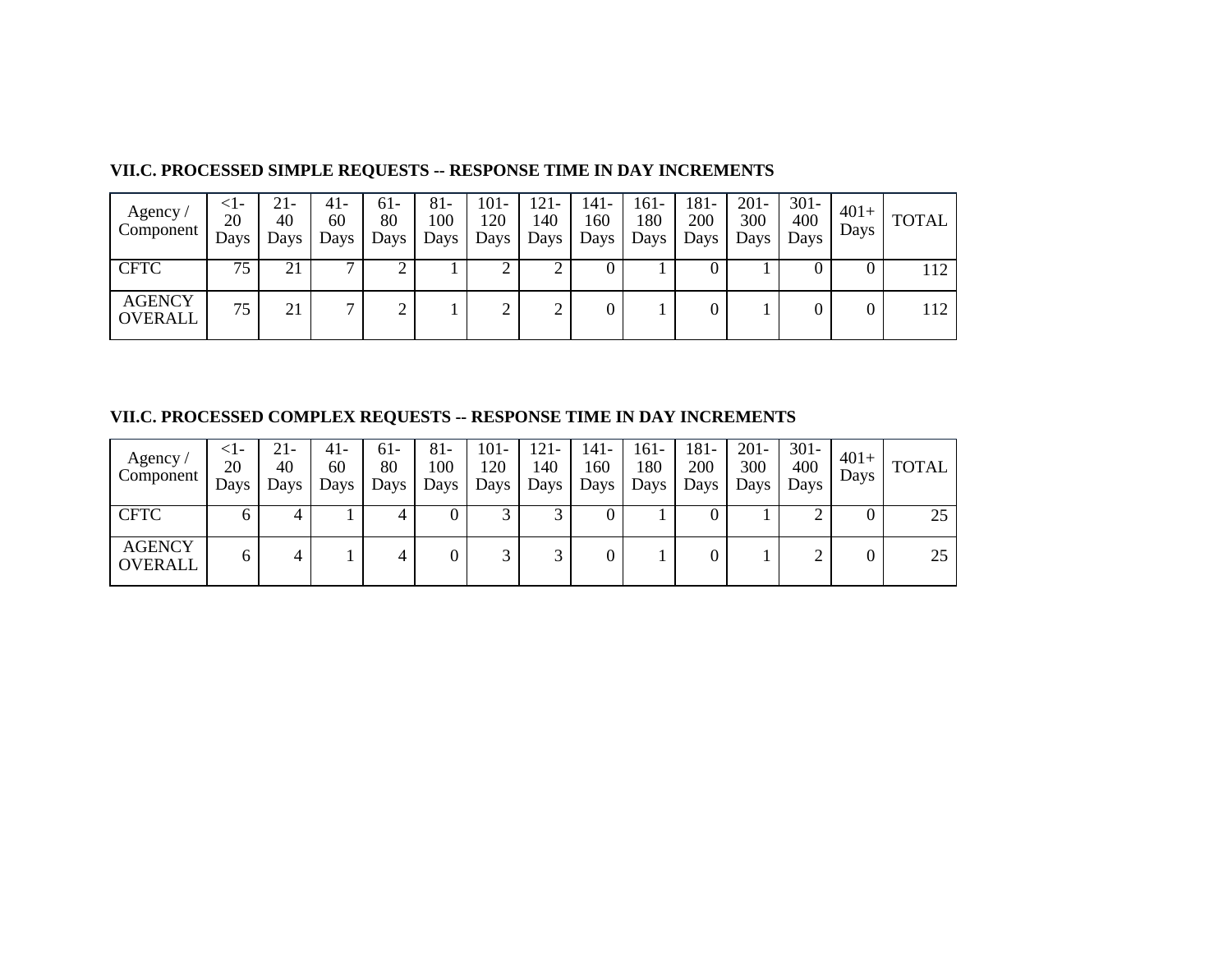#### **VII.C. PROCESSED REQUESTS GRANTED EXPEDITED PROCESSING -- RESPONSE TIME IN DAY INCREMENTS**

| Agency/<br>Component            | $\leq$ -<br>20<br>Days | 21-<br>40<br>Days | 41-<br>60<br>Days | $61-$<br>80<br>Days | 81-<br>100<br>Days | $101 -$<br>120<br>Days | $121 -$<br>140<br>Days | 141-<br>160<br>Days | 161-<br>180<br>Days | $181 -$<br>200<br>Days | $201 -$<br>300<br>Days | $301 -$<br>400<br>Days | $401+$<br>Days | <b>TOTAL</b> |
|---------------------------------|------------------------|-------------------|-------------------|---------------------|--------------------|------------------------|------------------------|---------------------|---------------------|------------------------|------------------------|------------------------|----------------|--------------|
| <b>CFTC</b>                     | 0                      |                   | υ                 |                     |                    |                        |                        | U                   | υ                   | U                      |                        | U                      |                |              |
| <b>AGENCY</b><br><b>OVERALL</b> | 0                      |                   |                   |                     | 0                  |                        |                        | 0                   |                     |                        |                        | 0                      |                |              |

#### **VII.D. PENDING REQUESTS -- ALL PENDING PERFECTED REQUESTS**

|                                 |                   | <b>SIMPLE</b>               |                              |                   | <b>COMPLEX</b>              |                              | <b>EXPEDITED PROCESSING</b> |                             |                              |  |
|---------------------------------|-------------------|-----------------------------|------------------------------|-------------------|-----------------------------|------------------------------|-----------------------------|-----------------------------|------------------------------|--|
| Agency/<br>Component            | Number<br>Pending | Median<br>Number<br>of Days | Average<br>Number<br>of Days | Number<br>Pending | Median<br>Number<br>of Days | Average<br>Number<br>of Days | Number<br>Pending           | Median<br>Number<br>of Days | Average<br>Number<br>of Days |  |
| <b>CFTC</b>                     | 17                | 31                          | 86                           |                   | 137                         | 293                          |                             | N/A                         | N/A                          |  |
| <b>AGENCY</b><br><b>OVERALL</b> | 17                | 31                          | 86                           |                   | 137                         | 293                          |                             | N/A                         | N/A                          |  |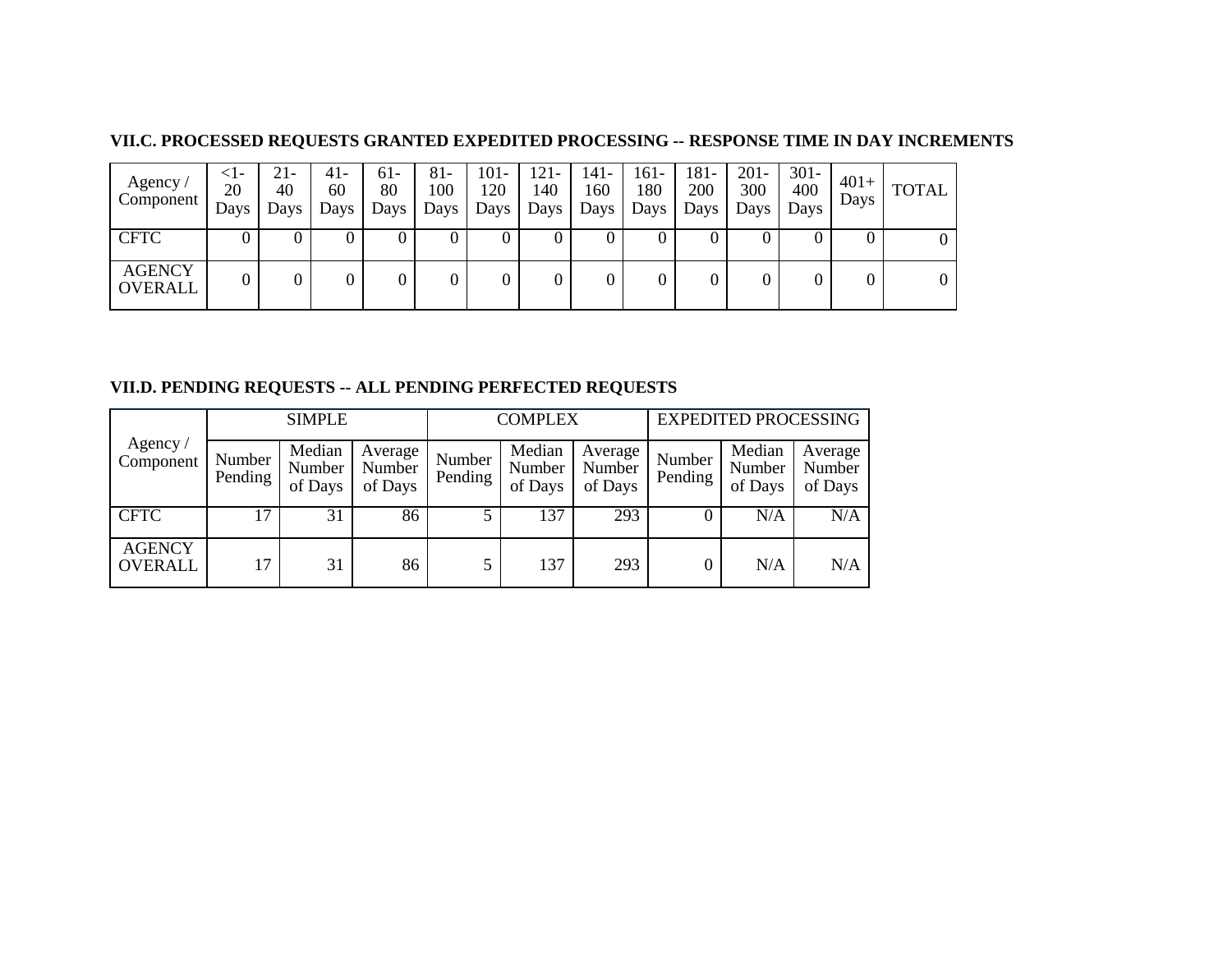| Agency $/$<br>Component |                              | 10th<br>Oldest<br>Request | 9th                 | 8th                   | 7th                 | 6th               | 5th                   | 4th                   | 3rd                   | 2nd                | Oldest<br>Request  |
|-------------------------|------------------------------|---------------------------|---------------------|-----------------------|---------------------|-------------------|-----------------------|-----------------------|-----------------------|--------------------|--------------------|
|                         | Date of<br>Receipt           | $2021 -$<br>$03-23$       | $2021 -$<br>$03-18$ | $2021 -$<br>$02 - 26$ | $2021 -$<br>$02-09$ | $2020 -$<br>12-28 | $2020 -$<br>$11 - 25$ | $2020 -$<br>$11 - 24$ | $2020 -$<br>$10 - 21$ | $2019-$<br>$09-26$ | $2019-$<br>$03-22$ |
| <b>CFTC</b>             | Number<br>of Days<br>Pending | 134                       | 137                 | 151                   | 163                 | 192               | 213                   | 214                   | 237                   | 505                | 636                |
| <b>AGENCY</b>           | Date of<br>Receipt           | $2021 -$<br>$03 - 23$     | $2021 -$<br>$03-18$ | $2021 -$<br>$02 - 26$ | $2021 -$<br>$02-09$ | $2020 -$<br>12-28 | $2020 -$<br>$11 - 25$ | $2020 -$<br>11-24     | $2020 -$<br>$10 - 21$ | $2019-$<br>$09-26$ | $2019-$<br>$03-22$ |
| <b>OVERALL</b>          | Number<br>of Days<br>Pending | 134                       | 137                 | 151                   | 163                 | 192               | 213                   | 214                   | 237                   | 505                | 636                |

#### **VII.E. PENDING REQUESTS -- TEN OLDEST PENDING PERFECTED REQUESTS**

## **VIII.A. REQUESTS FOR EXPEDITED PROCESSING**

| Agency $/$<br>Component         | Number<br>Granted | Number<br>Denied | Median<br>Number of<br>Days to<br>Adjudicate | Average<br>Number of<br>Days to<br>Adjudicate | Number<br>Adjudicated<br>Within Ten<br>Calendar<br>Days |
|---------------------------------|-------------------|------------------|----------------------------------------------|-----------------------------------------------|---------------------------------------------------------|
| <b>CFTC</b>                     | U                 |                  | 4.5                                          | 18.25                                         |                                                         |
| <b>AGENCY</b><br><b>OVERALL</b> | U                 | 4                | 4.5                                          | 18.25                                         | 3                                                       |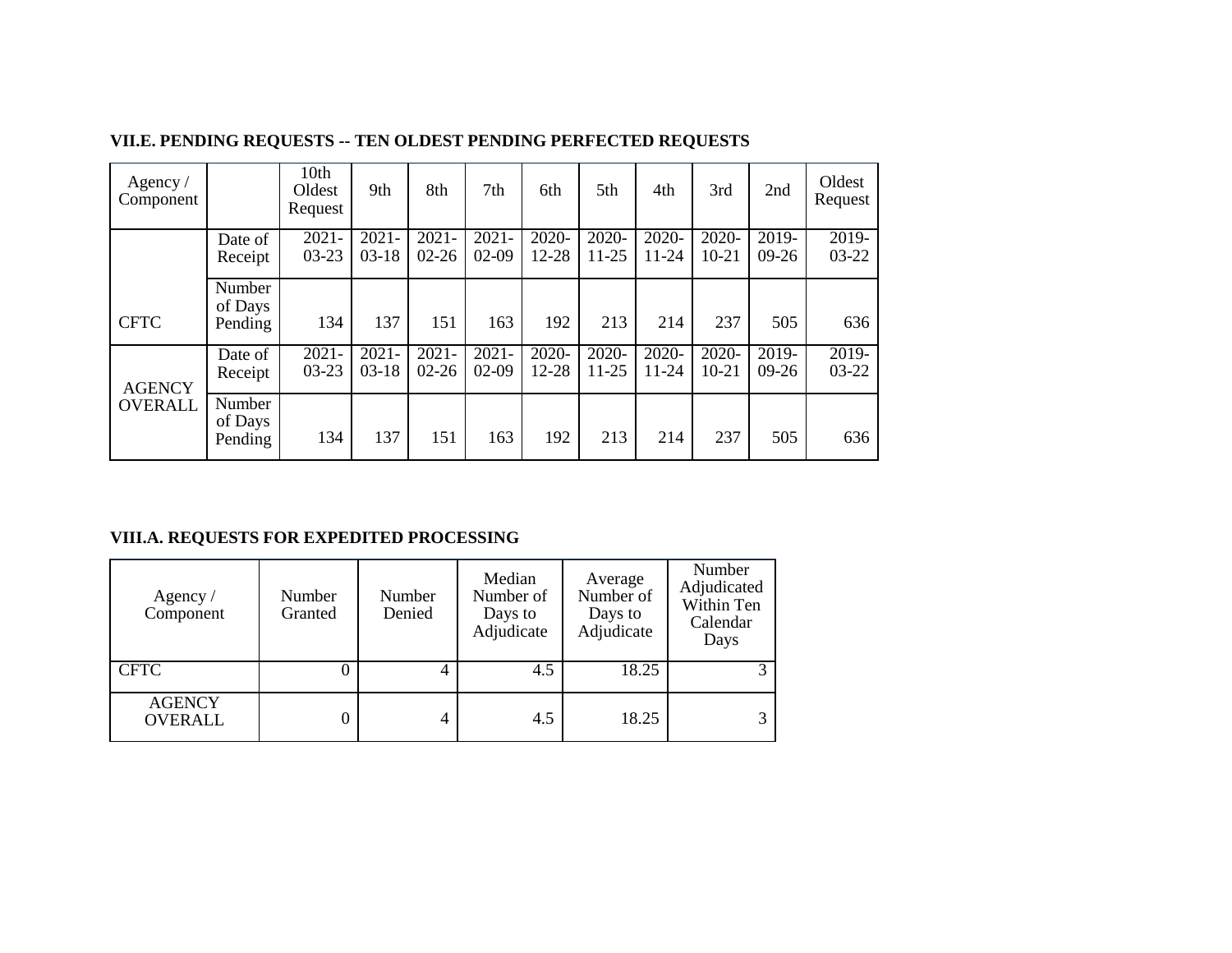## **VIII.B. Requests for Fee Waiver**

| Agency $\sqrt{ }$<br>Component  | Number<br>Granted | Number<br>Denied | Median<br>Number of<br>Days to<br>Adjudicate | Average<br>Number of<br>Days to<br>Adjudicate |
|---------------------------------|-------------------|------------------|----------------------------------------------|-----------------------------------------------|
| <b>CFTC</b>                     |                   |                  |                                              |                                               |
| <b>AGENCY</b><br><b>OVERALL</b> |                   |                  |                                              |                                               |

## **IX. FOIA Personnel and Costs**

|                                 |                                                       | <b>PERSONNEL</b>                                                   |                                                               | <b>COSTS</b>        |                                 |                    |  |
|---------------------------------|-------------------------------------------------------|--------------------------------------------------------------------|---------------------------------------------------------------|---------------------|---------------------------------|--------------------|--|
| Agency $/$<br>Component         | Number of<br>"Full-Time"<br><b>FOIA</b><br>Employees" | Number of<br>"Equivalent<br>Full-Time<br><b>FOIA</b><br>Employees" | Total<br>Number<br>of "Full-<br>Time<br><b>FOIA</b><br>Staff" | Processing<br>Costs | Litigation-<br>Related<br>Costs | <b>Total Costs</b> |  |
| <b>CFTC</b>                     |                                                       | 0.00                                                               | 2.00                                                          | 388812.03           | 0.00                            | 388812.03          |  |
| <b>AGENCY</b><br><b>OVERALL</b> | ◠                                                     | 0.00                                                               | 2.00                                                          | 388812.03           | 0.00                            | 388812.03          |  |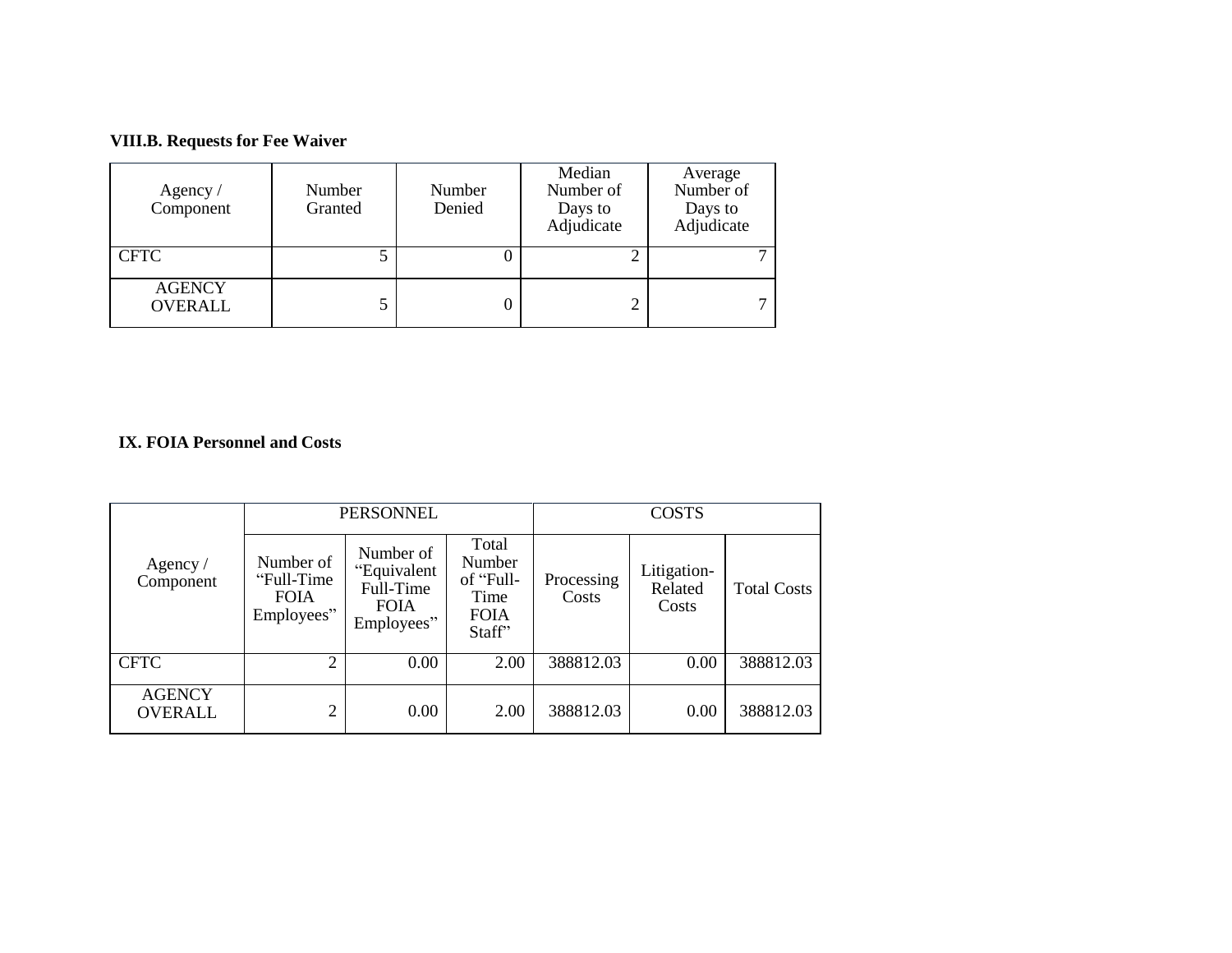| X. Fees Collected for Processing Requests |  |  |  |  |  |  |
|-------------------------------------------|--|--|--|--|--|--|
|-------------------------------------------|--|--|--|--|--|--|

| Agency /<br>Component           | <b>Total Amount</b><br>of Fees<br>Collected | Percentage of<br><b>Total Costs</b> |
|---------------------------------|---------------------------------------------|-------------------------------------|
| <b>CFTC</b>                     | $0.00\,$                                    | 0.0000                              |
| <b>AGENCY</b><br><b>OVERALL</b> | 0.00                                        | 0.0000                              |

## **XI.A. Number of Times Subsection (C) Used**

| Agency / Component              | Number of Times Subsection<br>Used |
|---------------------------------|------------------------------------|
| <b>CFTC</b>                     |                                    |
| <b>AGENCY</b><br><b>OVERALL</b> |                                    |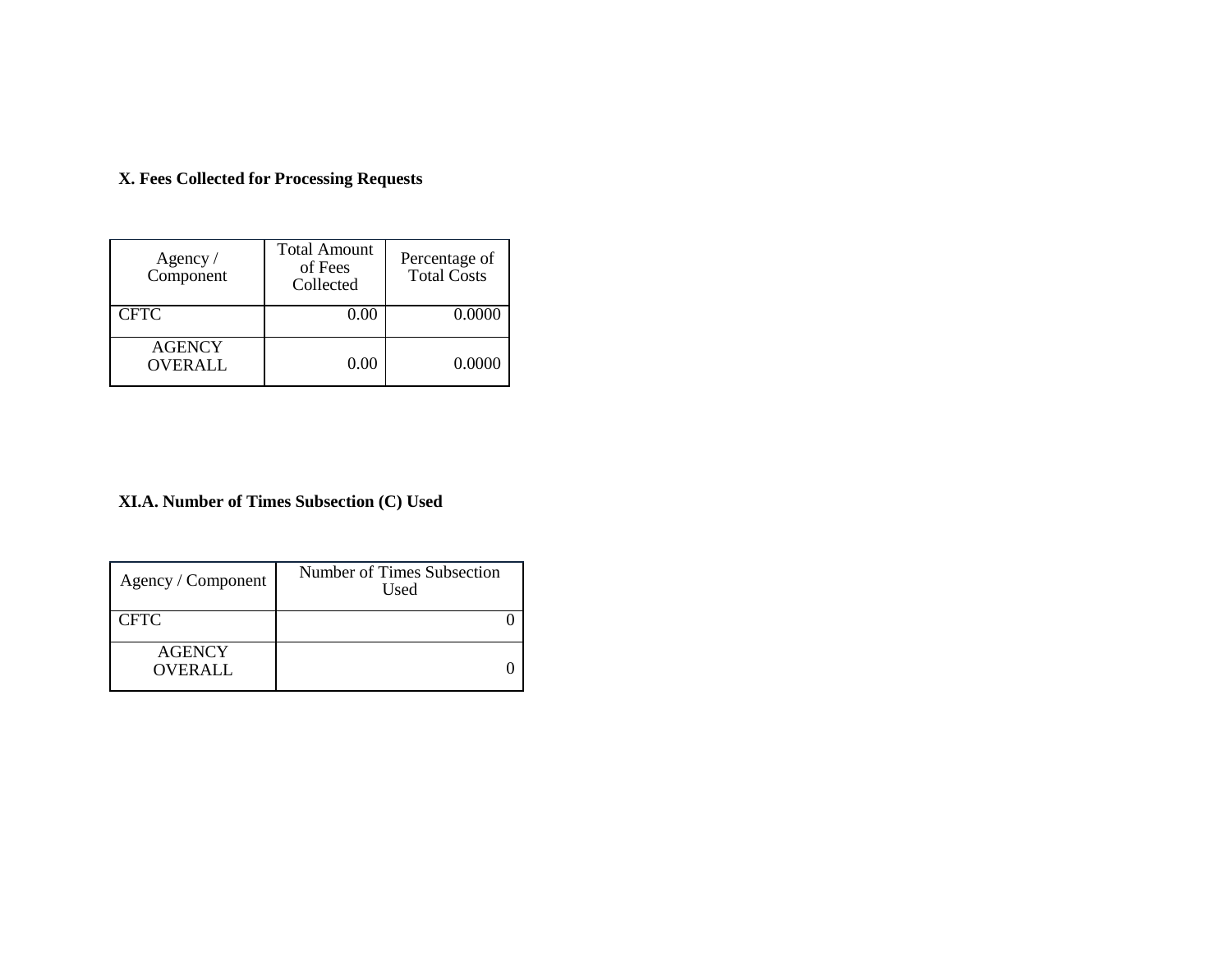**XI.B. Number of Subsection (A)(2) Postings**

| Agency /<br>Component           | Number of<br>Records<br>Posted by the<br>FOIA Office | Number of<br>Records<br>Posted by<br>Program<br>Offices |
|---------------------------------|------------------------------------------------------|---------------------------------------------------------|
| <b>CFTC</b>                     |                                                      |                                                         |
| <b>AGENCY</b><br><b>OVERALL</b> |                                                      |                                                         |

## **XII.A. Backlogs of FOIA Requests and Administrative Appeals**

| Agency $\sqrt{ }$<br>Component | Number of<br>Backlogged<br>Requests as of<br>End of Fiscal<br>Year | Number of<br>Backlogged<br>Appeals as of<br>End of Fiscal<br>Year |  |
|--------------------------------|--------------------------------------------------------------------|-------------------------------------------------------------------|--|
| <b>CFTC</b>                    | 14                                                                 |                                                                   |  |
| <b>AGENCY</b><br>OVERALL       | 14                                                                 |                                                                   |  |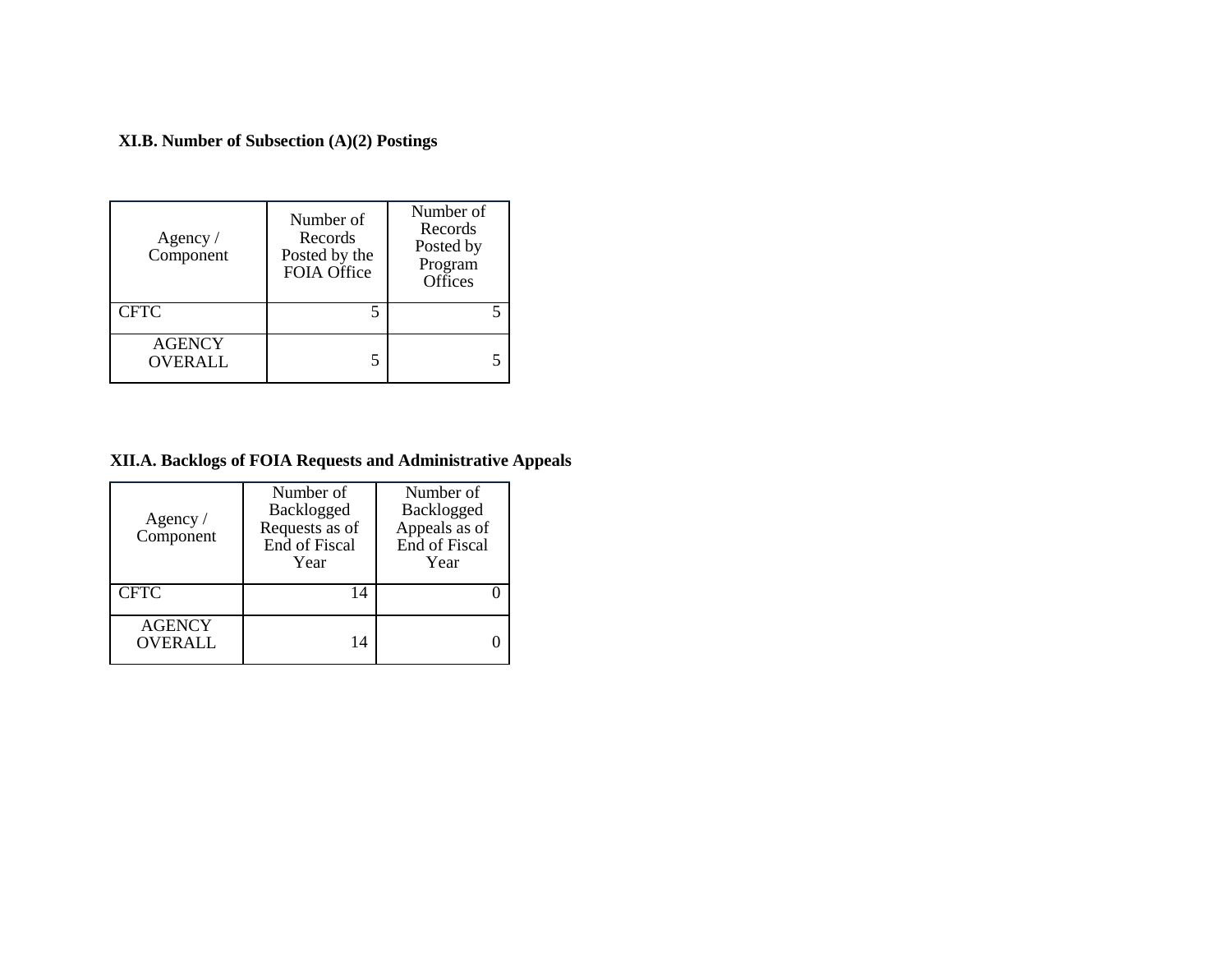#### **XII.B. CONSULTATIONS ON FOIA REQUESTS -- RECEIVED, PROCESSED, AND PENDING CONSULTATIONS**

| Agency $/$<br>Component  | Number of<br>Consultations<br>Received from<br>Other Agencies<br>that were<br>Pending at the<br>Agency as of<br>Start<br>of the Fiscal<br>Year | Number of<br>Consultations<br>Received from<br>Other Agencies<br>During the<br><b>Fiscal Year</b> | Number of<br>Consultations<br>Received from<br>Other Agencies<br>that were<br>Processed by the<br><b>Agency During</b><br>the Fiscal Year | Number of<br>Consultations<br>Received from<br>Other Agencies<br>that were<br>Pending at the<br>Agency as of<br>End<br>of the Fiscal<br>Year |
|--------------------------|------------------------------------------------------------------------------------------------------------------------------------------------|---------------------------------------------------------------------------------------------------|-------------------------------------------------------------------------------------------------------------------------------------------|----------------------------------------------------------------------------------------------------------------------------------------------|
| <b>CFTC</b>              |                                                                                                                                                |                                                                                                   |                                                                                                                                           | $\theta$                                                                                                                                     |
| <b>AGENCY</b><br>OVERALL |                                                                                                                                                | ⇁                                                                                                 | 7                                                                                                                                         |                                                                                                                                              |

#### **XII.C. CONSULTATIONS ON FOIA REQUESTS -- TEN OLDEST CONSULTATIONS RECEIVED FROM OTHER AGENCIES AND PENDING AT THE AGENCY**

| Agency/<br>Component |                   | 10th Oldest<br>Consultation | 9th | 8th      | 7th              | 6th | 5th      | 4th      | 3rd | 2nd | Oldest<br>Consultation |
|----------------------|-------------------|-----------------------------|-----|----------|------------------|-----|----------|----------|-----|-----|------------------------|
|                      | Date              | N/A                         | N/A | N/A      | N/A              | N/A | N/A      | N/A      | N/A | N/A | N/A                    |
| <b>CFTC</b>          | Number<br>of Days | 0                           |     | 0        | $\boldsymbol{0}$ | 0   | $\Omega$ | $\theta$ | 0   | 0   | $\overline{0}$         |
| <b>AGENCY</b>        | Date              | N/A                         | N/A | N/A      | N/A              | N/A | N/A      | N/A      | N/A | N/A | N/A                    |
| <b>OVERALL</b>       | Number<br>of Days | 0                           |     | $\Omega$ | $\mathbf{0}$     | 0   | $\Omega$ | U        | 0   | 0   | $\Omega$               |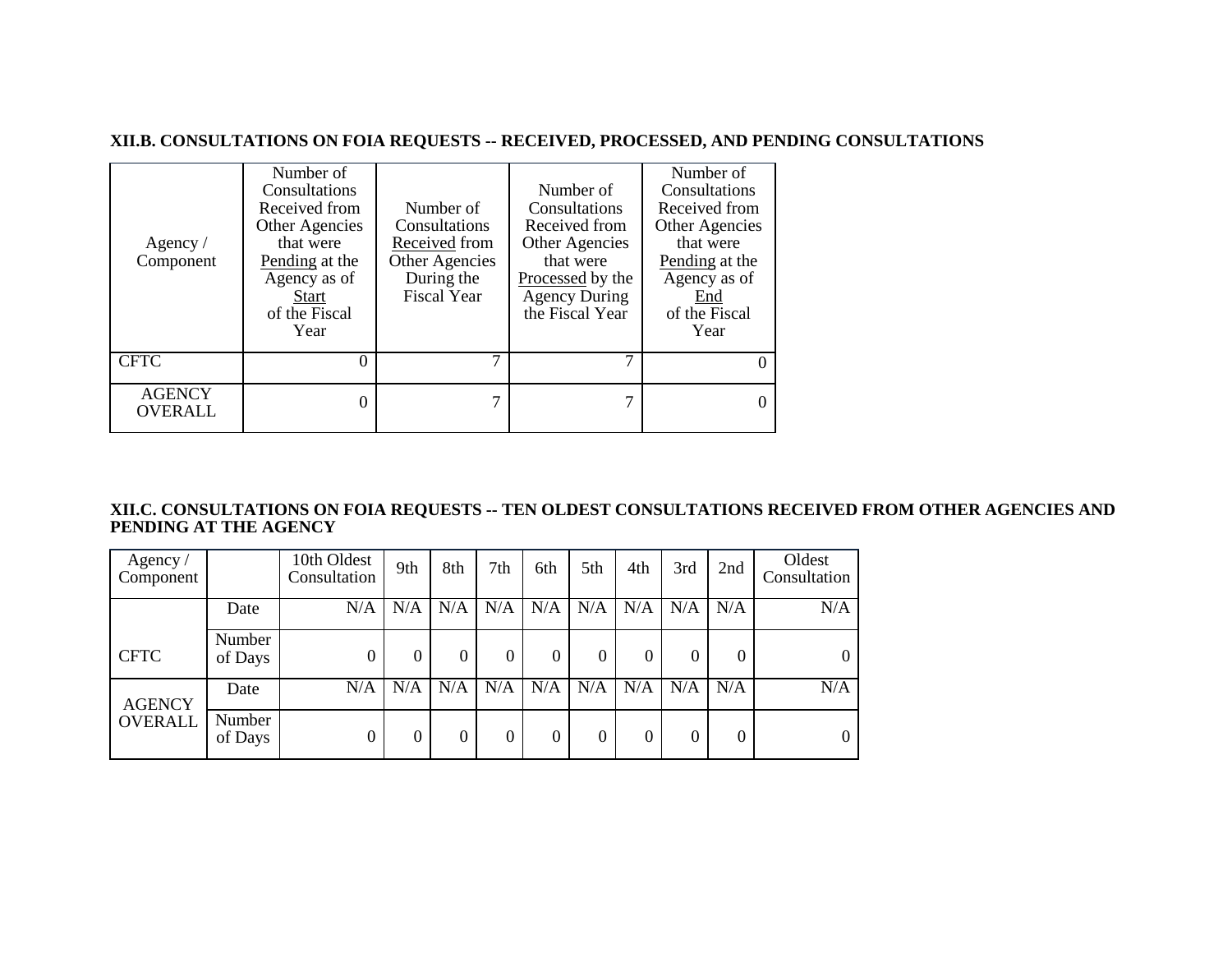#### **XII.D.(1). COMPARISON OF NUMBERS OF REQUESTS FROM PREVIOUS AND CURRENT ANNUAL REPORT -- REQUESTS RECEIVED AND PROCESSED**

|                                 |                                                                                  | <b>NUMBER OF REQUESTS</b><br><b>RECEIVED</b>                                        | <b>NUMBER OF REQUESTS</b><br><b>PROCESSED</b>                                     |                                                                                      |  |
|---------------------------------|----------------------------------------------------------------------------------|-------------------------------------------------------------------------------------|-----------------------------------------------------------------------------------|--------------------------------------------------------------------------------------|--|
| Agency $/$<br>Component         | Number<br>Received<br>During Fiscal<br>Year from Last<br>Year's Annual<br>Report | Number<br>Received<br>During Fiscal<br>Year from<br><b>Current Annual</b><br>Report | Number<br>Processed<br>During Fiscal<br>Year from Last<br>Year's Annual<br>Report | Number<br>Processed<br>During Fiscal<br>Year from<br><b>Current Annual</b><br>Report |  |
| <b>CFTC</b>                     | 178                                                                              | 157                                                                                 | 184                                                                               | 144                                                                                  |  |
| <b>AGENCY</b><br><b>OVERALL</b> | 178                                                                              | 157                                                                                 | 184                                                                               | 144                                                                                  |  |

#### **XII.D.(2). COMPARISON OF NUMBERS OF REQUESTS FROM PREVIOUS AND CURRENT ANNUAL REPORT -- BACKLOGGED REQUESTS**

| Agency /<br>Component    | Number of<br>Backlogged<br>Requests as of<br>End of the Fiscal<br>Year from<br>Previous Annual<br>Report | Number of<br>Backlogged<br>Requests as of<br>End of the Fiscal<br>Year from<br>Current Annual<br>Report |
|--------------------------|----------------------------------------------------------------------------------------------------------|---------------------------------------------------------------------------------------------------------|
| <b>CFTC</b>              | 6                                                                                                        | 14                                                                                                      |
| <b>AGENCY</b><br>OVERALL | 6                                                                                                        |                                                                                                         |